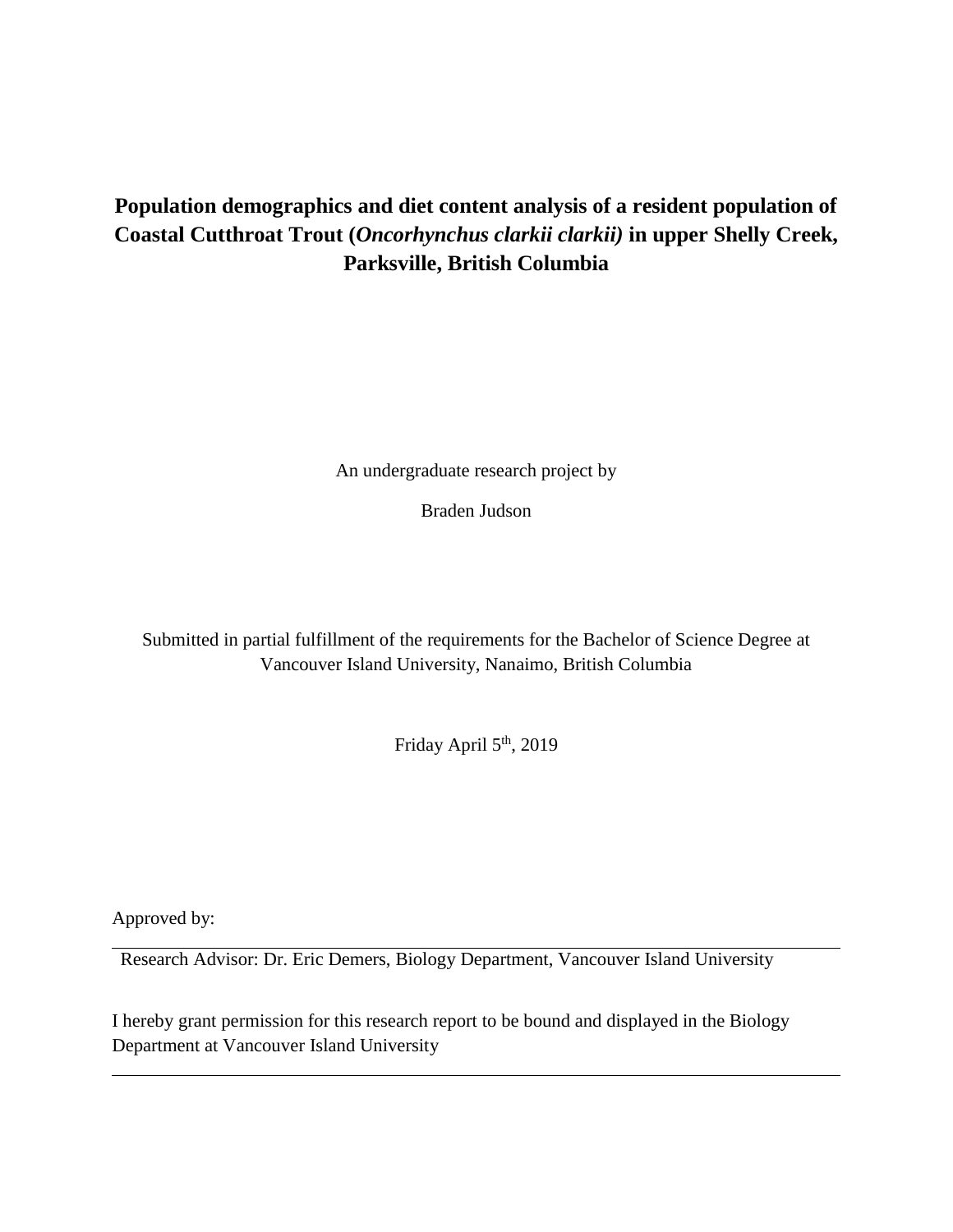## **ABSTRACT**

Riparian vegetation plays an integral role in the contribution of nutrients and food items to oligotrophic stream ecosystems. Thus, riparian management is a significant objective of stewardship groups interested in the conservation of aquatic fauna such as the coastal cutthroat trout (*Oncorhynchus clarkii clarkii*). The Mid-Vancouver Island Habitat Enhancement Society has recognized Shelly Creek as one of the last salmonid-bearing tributaries within the Englishman River watershed in Parksville, British Columbia. The uppermost reach of Shelly Creek is home to resident cutthroat trout which are of high conservation priority due to in-stream habitat degradation. The objective of this study was to determine the abundance of cutthroat trout within upper Shelly Creek and their diet composition. Seventy-five trout were captured by pole seine in August, September and October, 2018. Each trout was weighed, measured, clipped and sampled for stomach contents via gastric lavage. Using the Schnabel mark-recapture methodology, the population was estimated to contain 135 trout with a 95% confidence interval between 85 and 225 individuals. Diet contents indicated that aquatic and terrestrial prey items were present in similar abundance and diversity among all age classes and across all three sampling periods. Fish condition factor (calculated from fork length and mass) was significantly lower than what is expected for healthy salmonids and thus implies competition or food limitation may be occurring. These results suggest that riparian habitats contribute food items significantly to small, resident trout populations diets during low-flow conditions.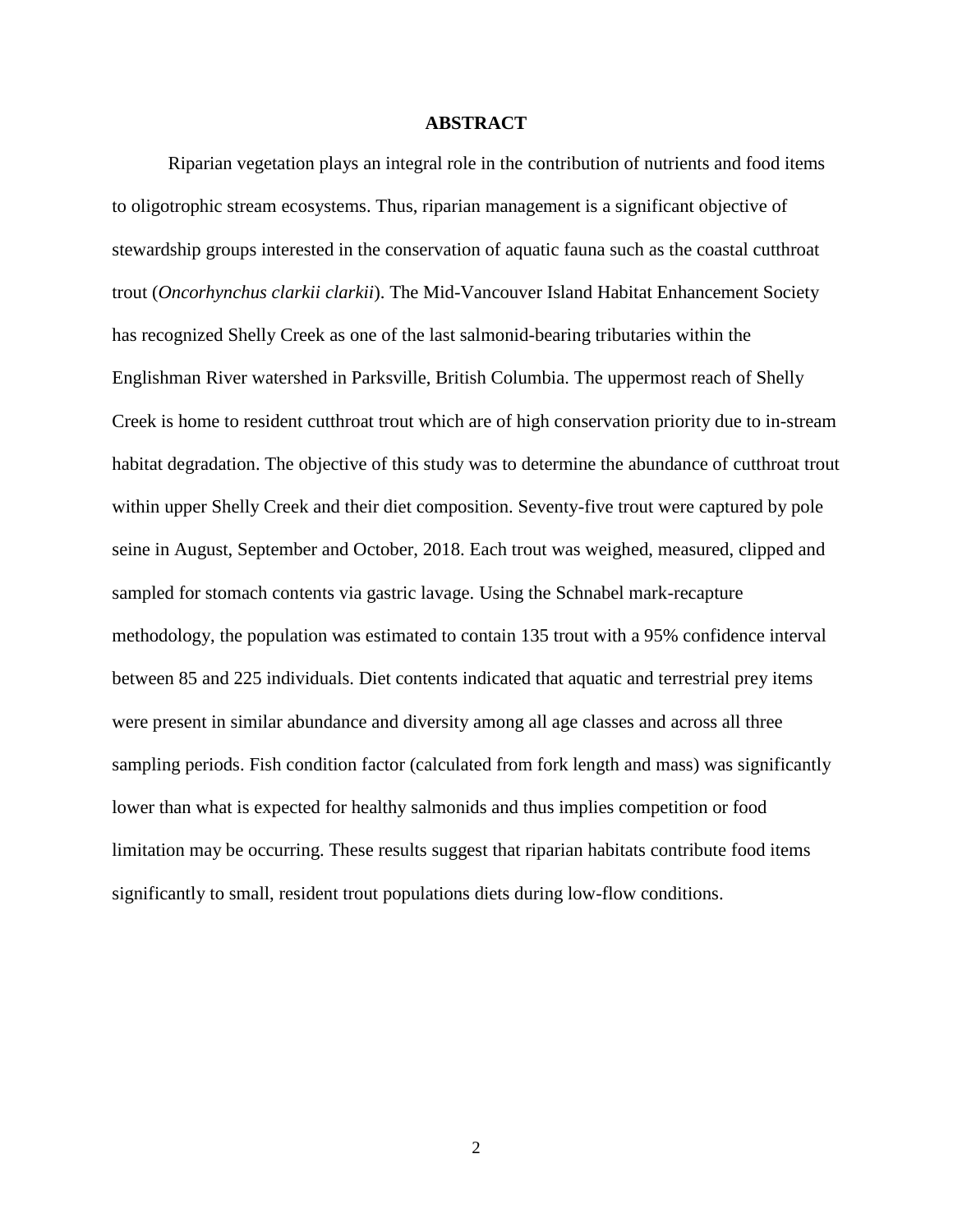#### **INTRODUCTION**

Riparian habitats adjacent to lotic waterways provide critical ecological services such as regulating water temperature, providing allochthonous energy and promoting community diversity (Chan *et al.*, 2008; González *et al.*, 2017). As a result, many aquatic organisms have unique physiological and ecological requirements that directly depend on the quality and diversity of adjoining riparian communities (González *et al.,* 2017). In efforts to conserve these interactions and the species residing within these freshwater communities, riparian areas have been recognized as critically significant habitats that require both preservation and restoration in order to maintain freshwater quality and the resilience of aquatic ecosystems (Richardson *et al.,* 2010).

One factor considered in classifying riparian areas as critically significant habitats is their disproportionate contribution to the habitats of economically and ecologically significant fishes. Salmonids are a taxon of vital fisheries importance that are particularly sensitive to the disturbance and degradation of riparian habitats (Ryan and Kelly-Quinn, 2015; Studinski *et al.,* 2017). One such salmonid species is the coastal cutthroat trout (*Oncorhynchus clarkii clarkii*), a blue-listed species of special concern in British Columbia (Species at Risk, BC, 2009) with a noteworthy dependency on small streams lined with robust riparian communities (Hilderbrand, 2003; Huusko *et al*., 2007). Current population estimates of cutthroat trout are a fraction of historical levels, with the driving factors of decline being primarily habitat or water quality degradation and low survival rates of young-of-the-year and sub-adult trout (Hilderbrand, 2003). Despite these challenges being continuously exacerbated by anthropogenic activities (Williams *et al.,* 2009), the conservation of existing riparian habitats functions to mitigate some of the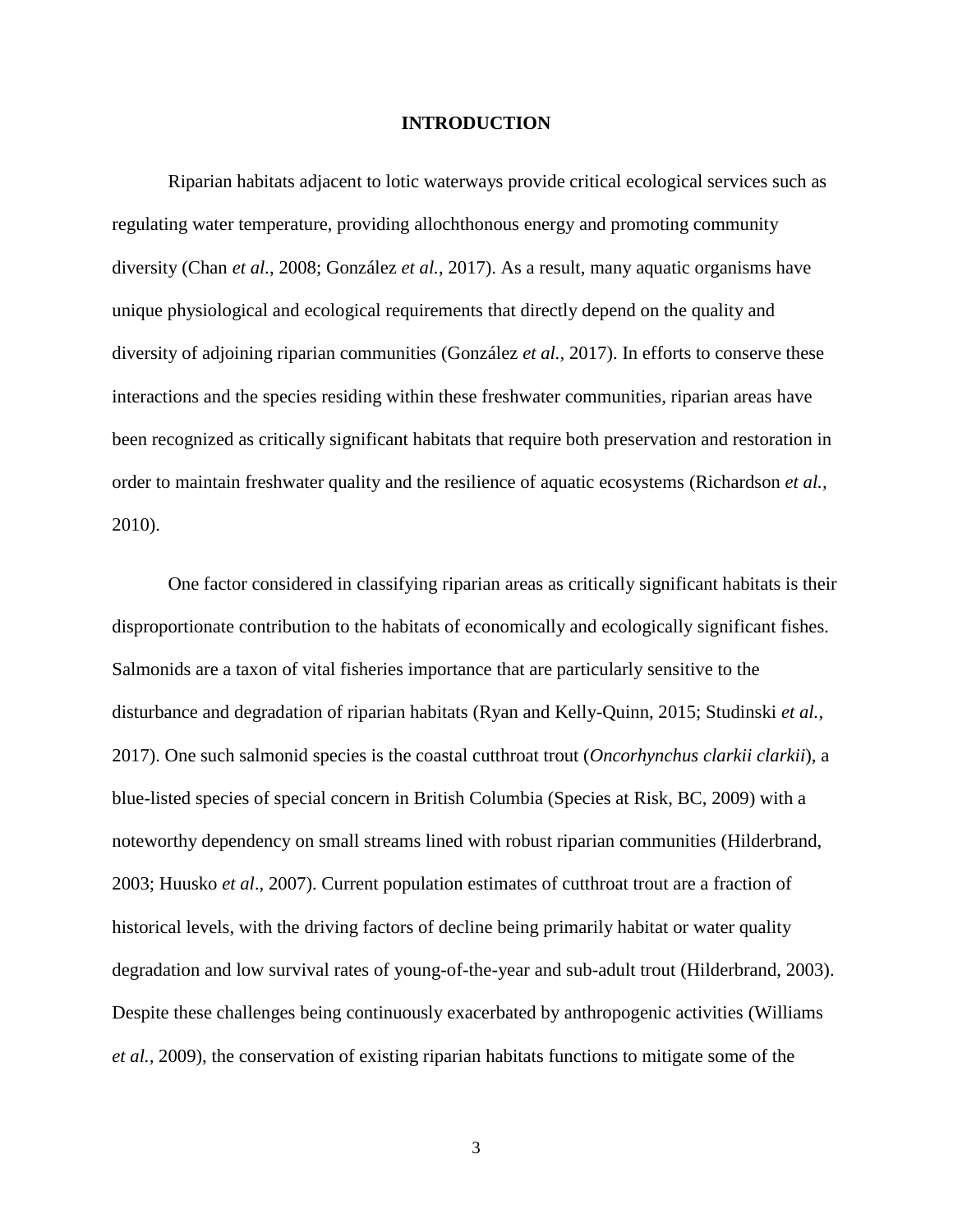concerns by providing cooler waters, feeding opportunities and protection from predators (Ryan and Kelly-Quinn, 2015; González *et al.,* 2017).

During the summer and autumn months, cutthroat trout occupying small streams  $\left(\sim 2 \text{ m}\right)$ channel width) with coniferous riparian areas predominantly forage on terrestrial invertebrates that have fallen from riparian vegetation and into the water (Li *et al.*, 2016). Terrestrial-based foraging is significant as, during these months, the stream discharge is typically at its lowest for the year and, consequently, aquatic invertebrate communities in the benthos and drift are either significantly depleted or entirely nonexistent (Nicolas *et al.,* 2005). As a result, foraging options are limited and may primarily consist of terrestrial invertebrates that have fallen into the stream (Chan *et al.,* 2008). Additionally, mean water temperatures in these streams are approximately maximal during this summer-to-autumn transition. Consequently, fish metabolic rates increase with warming waters and thus adequate prey availability is required to ensure that the metabolic requirements of the population are met (Hammock and Johnson, 2014; Li *et al.,* 2016). It is critical that the energetic demands of fish are met such that they are capable of reproducing. The longevity of these resident fish populations depends not only on the reproductive success and survival of mature fish, but also the proportion of viable offspring. To promote the survival of juvenile and sub-adult fish, it is important that they are able to sequester energy into biomass to provide optimal body mass for both overwinter survival and future spawning success (Huusko *et al*., 2007; Osterback *et al.*, 2014).

Resident fish populations are defined as residing in an isolated watercourse and are unable to emigrate (or receive immigrants) due to significant barriers such as impassable waterfalls. Resident subpopulations of coastal cutthroat trout are of particularly high risk of extirpation due to their long-term genetic isolation and gradual adaptation to their environment.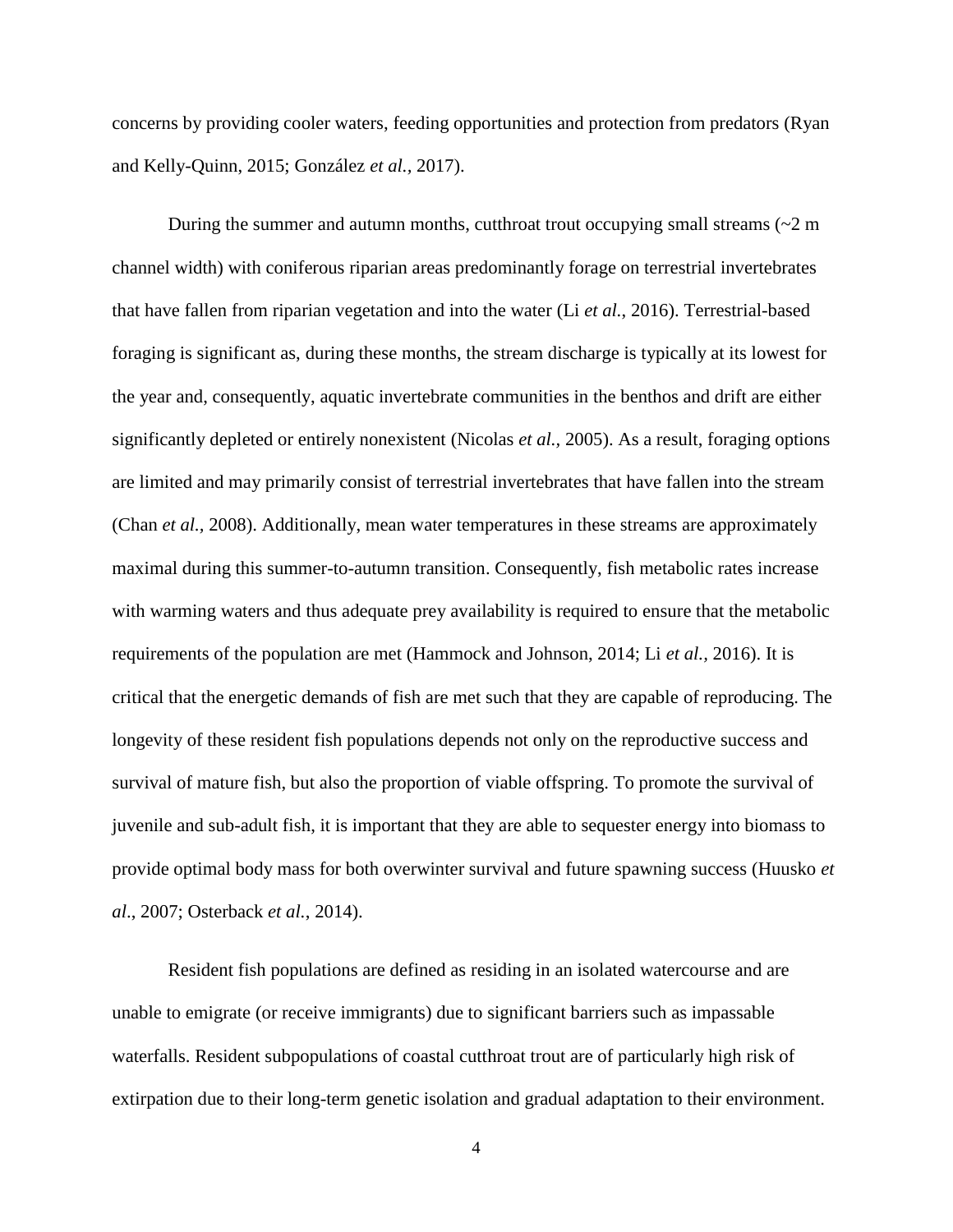The lack of genetic diversity possessed by these populations underlies their inherent susceptibility to disturbances in habitat quality (Whiteley *et al.,* 2010). Consequently, these populations may be limited in their ability to adapt to the changes in water temperature and food availability that may be the result of climate change. To assist these populations with adapting to climate change additional conservation efforts, such as riparian conservation, may be required to protect the viability of resident trout populations (Williams *et al.*, 2009) .

In addition to a lack of genetic-based adaptability, many of these resident fishes occupy streams that have been heavily influenced by urbanization within their respective watersheds. Along with a reduced inherent ability to adapt to change, these fish are exposed to habitat-related challenges including excess nutrient loading, sediment deposition and bioaccumulation of chemical contaminants (Paul and Meyer, 2008; González *et al.,* 2017). These factors more easily degrade the water and habitat quality of small streams due to their relatively low annual discharge rate (Paul and Meyer, 2008). The degradation of water quality and in-stream habitat quality may impede the ability of aquatic invertebrates to reproduce and thus feed predatory trout (Richardson *et al.*, 2010). As a result, trout residing in streams with water quality issues more heavily rely on prey items from terrestrial sources (Kraus *et al.,* 2016). The impact of water and habitat quality degradation is inherently more pronounced within small streams due to their small catchment size and relatively weak discharge rates (Kraus *et al.*, 2016). However, a disproportionate number of cutthroat trout reside in these small, perennial streams as rearing and overwintering habitat (Huusko *et al.*, 2007). Despite their value as fish rearing habitat, the narrow channel width of small streams typically results in underrepresentation in maps guiding land use practices. As a result, many of these small, trout-rich streams (and the riparian habitat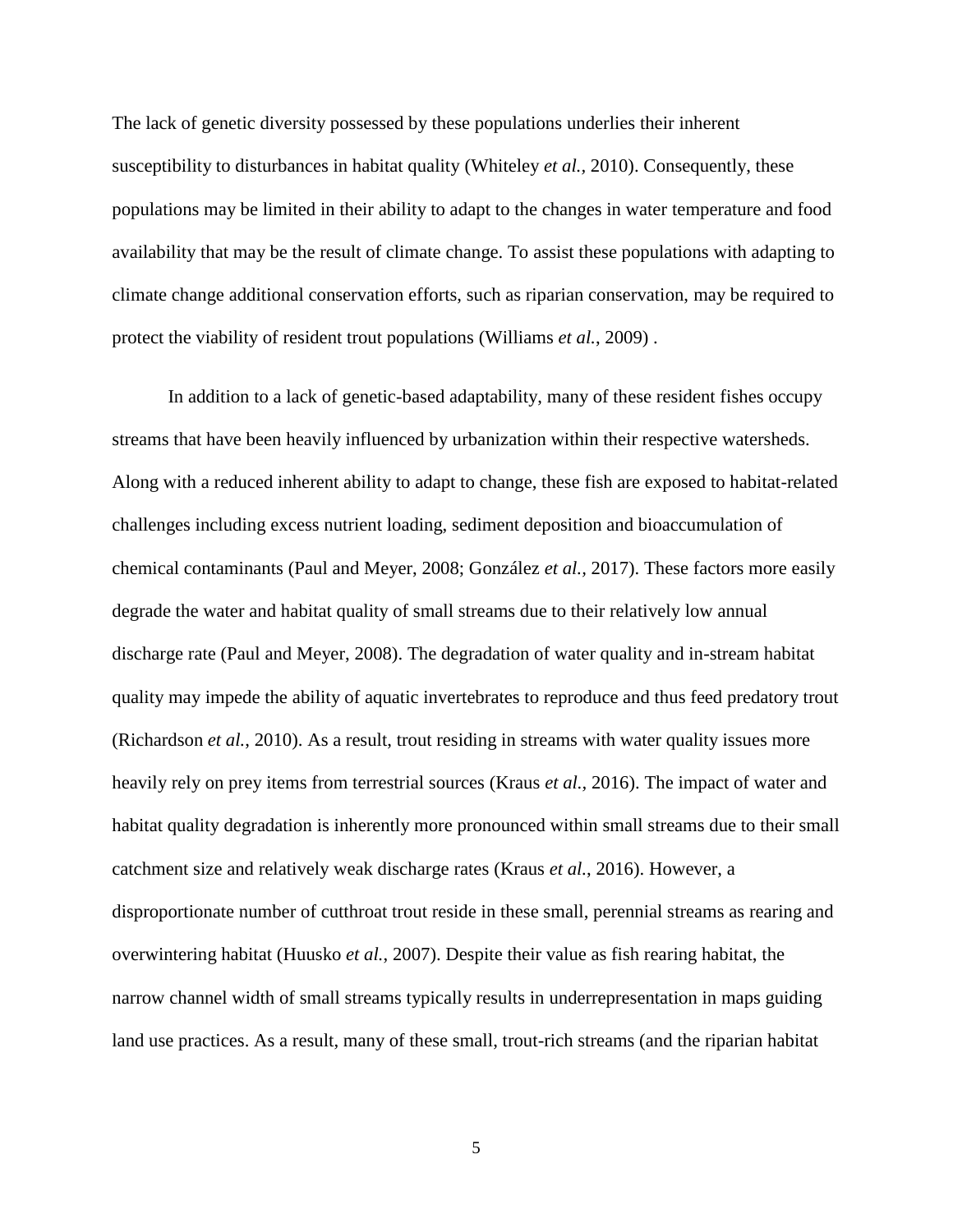associated with them) are under-protected by current legislation and environmental practices (Richardson *et al.,* 2010; Rosenfeld *et al.,* 2002).

The Englishman River watershed is situated on the southwestern coast of Vancouver Island in Parksville, British Columbia (Figure 1). Within the Englishman River watershed, most small tributaries are absent of salmonid populations with the exception of Shelly Creek. In the uppermost reach of Shelly Creek, there is a small population of resident coastal cutthroat trout that has been identified as being at high risk of extirpation due to small population size, degraded habitat quality and residency within an urban watershed (Law *et al*., 2016). These factors result in a population that is particularly vulnerable to future habitat or climate disturbances. The Mid-Vancouver Island Habitat Enhancement Society (MVIHES) has been involved in the habitat protection and restoration of many Vancouver Island watersheds and has recently prioritized the conservation of the resident trout population in Shelly Creek.

This study aims to estimate the abundance of trout within the upper reach of Shelly Creek and to determine the proportions of age-classes within the population. Additionally, this study assesses the proportion of prey items consumed that originate from terrestrial or aquatic habitats. Specifically, I hypothesized that the riparian habitat contributes a significantly greater proportion of prey items to the diet content of the fish than other aquatic subsidies during low-flow conditions. I anticipated that as a result of low-flow conditions, invertebrate prey items that would normally be in the aquatic drift would be absent or infrequently available for trout to predate upon; whereas terrestrial organisms that had fallen into the standing pools would offer a greater contribution of prey items. This hypothesis was tested by collecting diet samples from the Shelly Creek trout population during low-flow conditions and identifying organisms to the Order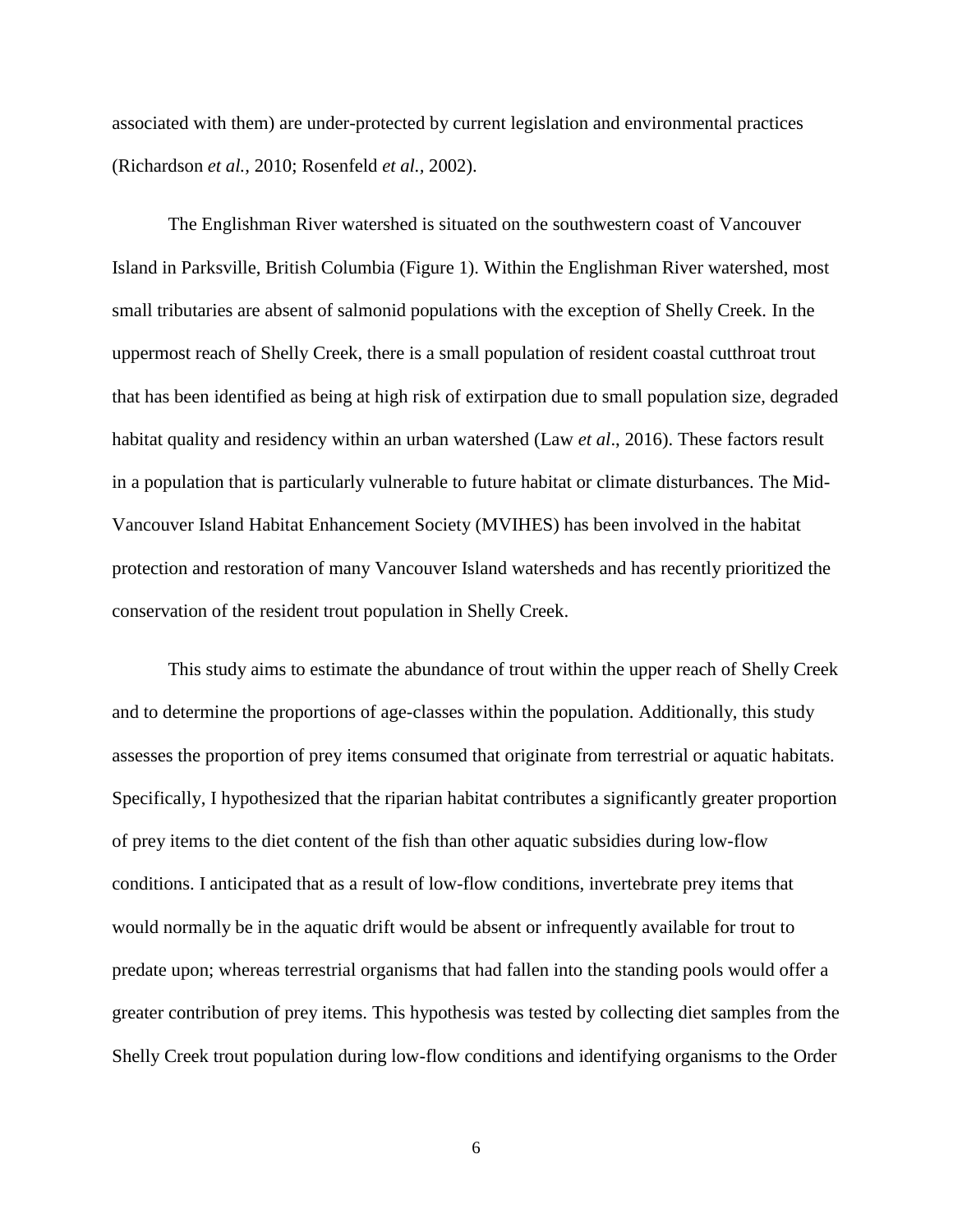and origin (terrestrial or aquatic). Results may elucidate the riparian contribution to the diet of resident salmonid populations during low-flow conditions.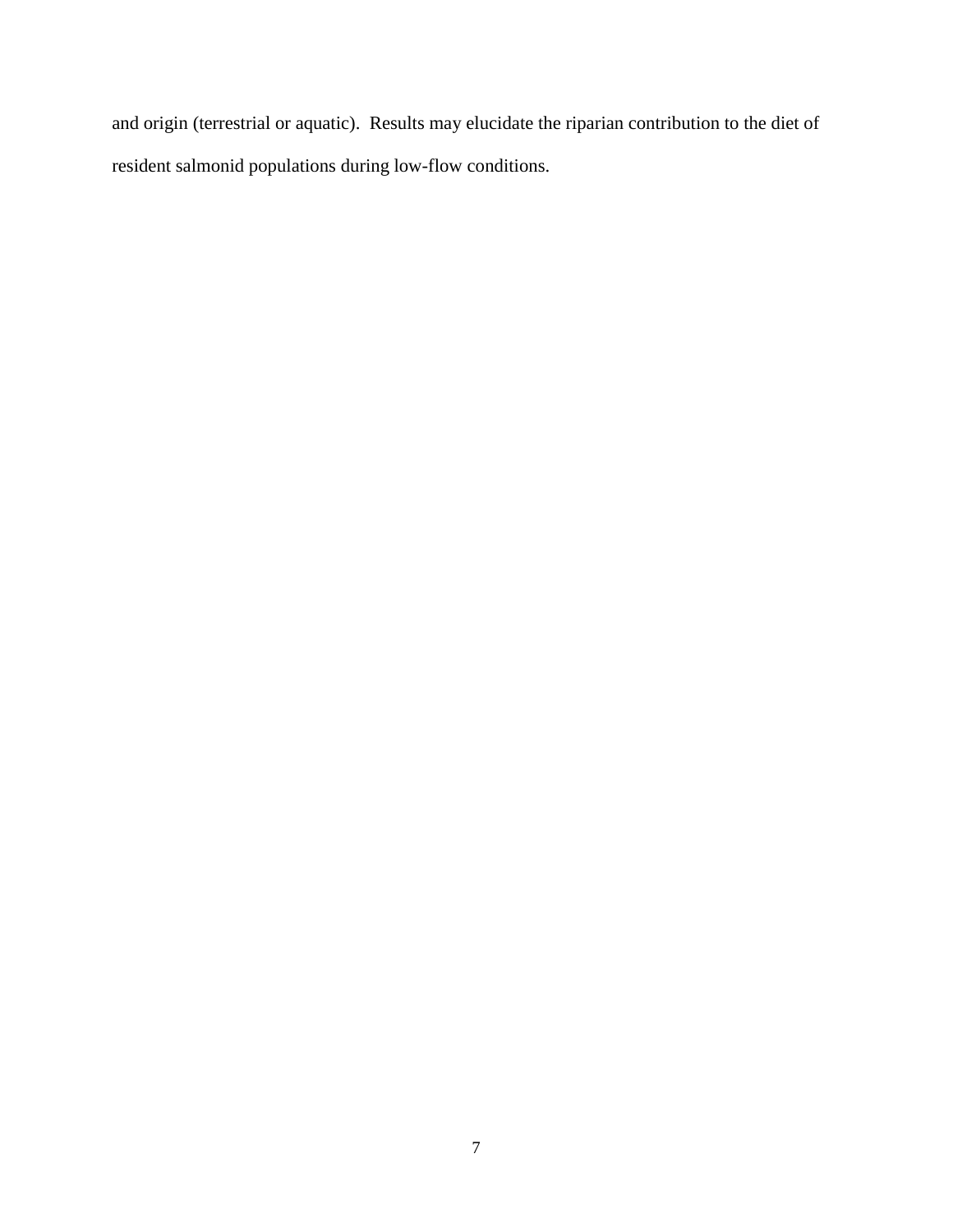#### **MATERIALS AND METHODS**

#### *Study Site*

This study took place within upper Shelly Creek, Parksville, British Columbia. Shelly Creek is a small, groundwater-fed creek that originates at the base of Little Mountain and flows for nearly 6.5 km, draining into the Englishman River approximately 2.6 km upstream from the Strait of Georgia (Hilsen and Hill, 2014). The Hamilton Road Park is transected by approximately 500 m of Shelly Creek, roughly 100 m of which is the study area for this project (Figure 1). The study area is situated approximately 1.7 km upstream from the Shelly Creek and Englishman River confluence. Within this reach, a small population of resident cutthroat trout has been identified as being a significant conservation priority due to the degraded habitat, small population size and risk of exposure to future disturbance (Law *et al.,* 2016). Downstream from the study area, a series of suspended culverts and high-gradient glides prevent the trout population from emigrating or receiving immigrant, migratory trout. The reach of Shelly Creek downstream of the study area is also heavily channelized and passes through several agricultural fields with limited riparian vegetation.

The riparian area surrounding this reach of Shelly Creek is part of the Coastal Douglas Fir (CDF) biogeoclimatic zone and thus the riparian community is dominated by Douglas Fir (*Pseudotsuga menziessi*), Western Red Cedar (*Thuja plicata*) and Bigleaf Maple (*Acer macrophyllum*) (Egan and Fergusson, 1999; Law *et al.,* 2016). The vegetative community within the riparian habitat offers a closed canopy over the studied portion of the creek. Within the study site, the channel width of Shelly Creek does not exceed 3 m and the channel profile has a mean gradient of approximately 3% (Law *et al.,* 2016). During the late summer and early autumn months, there is minimal flow in this reach and thus fish are primarily isolated in small pools of a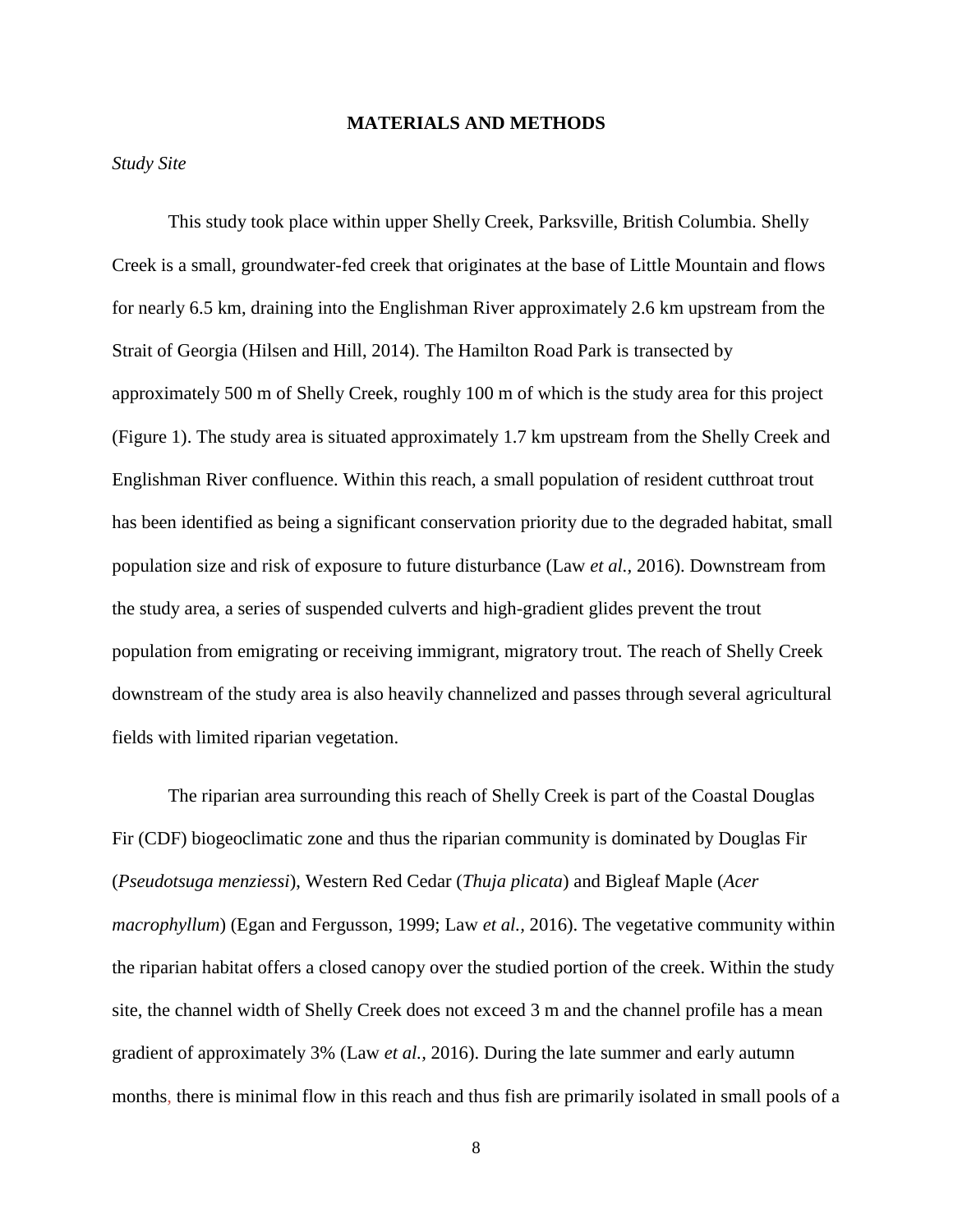maximum of 1 m depth. Across sampling dates mean water temperature in these pools remained relatively constant at approximately  $14 \pm 10$ °C.

#### *Fish Sampling*

Cutthroat trout were sampled on August  $16<sup>th</sup>$ , September  $13<sup>th</sup>$  and October  $21<sup>st</sup>$ ,  $2018$ . Sampling began approximately 2 hours after sunrise on each date to facilitate comparison between sampling events. Additionally, sampling was conducted in the morning to optimize capture probability as juvenile salmonids are crepuscular feeders that exhibit their highest daily activity levels at dawn and dusk (Metcalfe *et al.,* 1999). On each sampling date, each of 8 pools in the study area were sampled three times with a 2-person, 5-mm mesh pole-seine (method standardized by the Kentucky Division of Water (2010)). Fish were transferred to a bucket equipped with oxygen bubblers, and water temperature and dissolved oxygen levels were monitored using a Polaris OxyGuard® electronic probe. Fish were individually anaesthetized in a solution of buffered Tricaine Methanesulfonate (TMS<sup>TM</sup>) at approximately 75 mg/L, until the fish had reached stage II anaesthesia (partial loss of equilibrium). Once anaesthetized, individual trout were weighed to the nearest 0.1 g and fork length (FL) was measured to the nearest mm. For fish that were captured for the first time, the adipose fin was removed with scissors. Both newly captured (adipose fin present) and recaptured (adipose fin absent) fish were recorded and used for estimating the population size. Captured fish were observed to occur in three distinct, non-overlapping size classes, these groupings were interpreted as representing age-0 (<90 mm FL), age-1 (90-160 mm FL) or age-2+ (>160 mm FL). All fish were also examined for ectoparasites although none were examined during this study.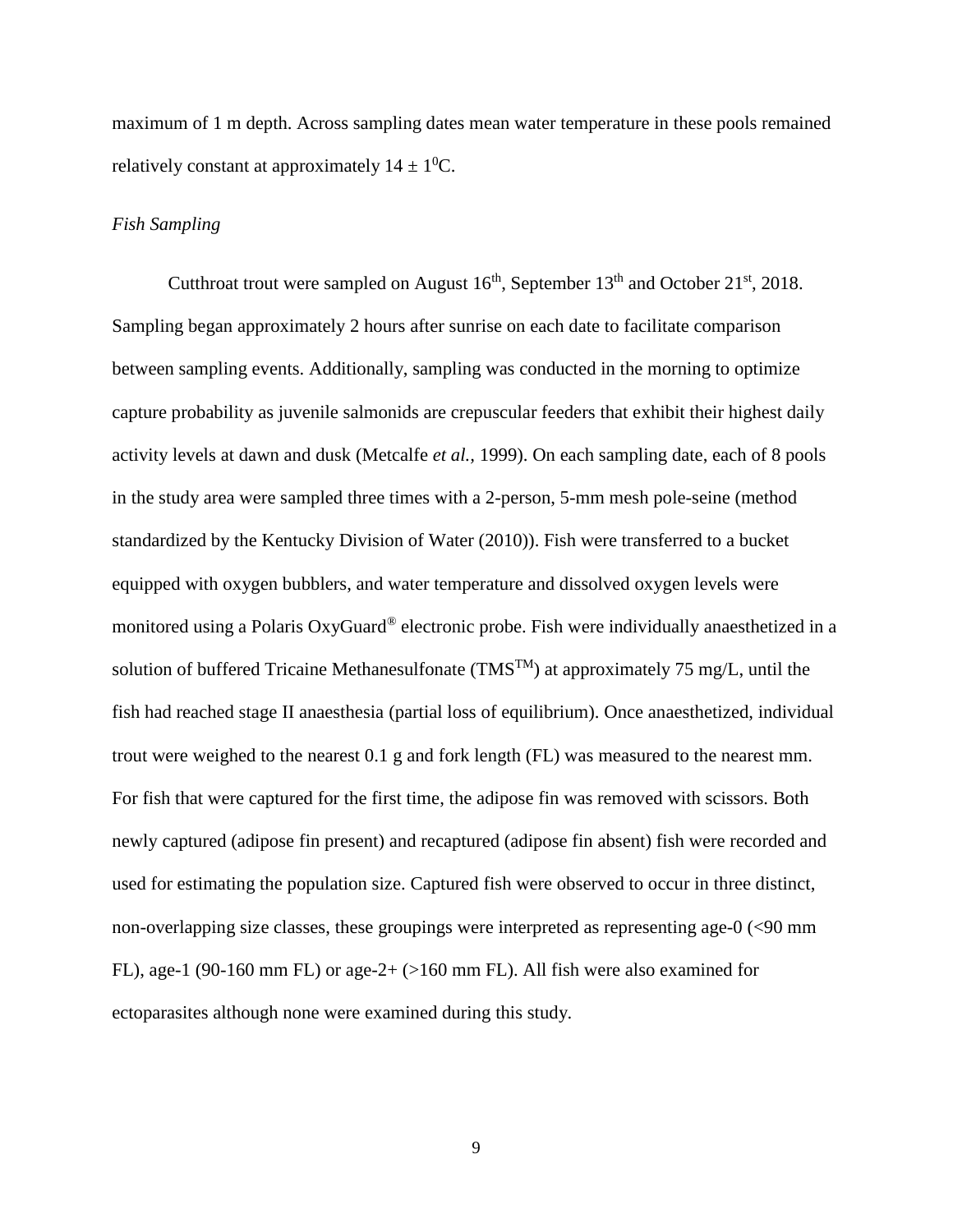## *Gastric Lavage*

Gastric lavage is a common, non-lethal and efficient method of sampling diet among salmonids of a variety of age-classes (Kowalik, 2016; Studinski *et al.,* 2017). Stomach contents were removed via gastric lavage, in which a small, blunt plastic tube attached to a syringe was gently inserted through the mouth to the posterior end of the stomach (when the tubing can no longer advance). By compressing the syringe to apply a constant flow of water and gradually retrieving the tubing, diet contents were flushed from the gut and were collected through the mouth into a funnel adapted with a 100-µm mesh sieve. Each stomach was flushed twice, and the procedure was consistently completed in less than 30 seconds. Stomach contents were stored in a solution of 95% ethanol. Fish were then transferred to an aerated recovery bucket, monitored until fully recovered and released back to the same pool in which they had been captured.

Additionally, the VIU Department of Fisheries and Aquaculture donated three juvenile, captive-bred rainbow trout (*Oncorhynchus mykiss*) to use in testing the effectiveness of the gastric lavage technique and apparatus. Once processed, these fish were euthanized and frozen. Of the fish sampled in Shelly Creek, one age-0 cutthroat trout did not recover from the anaesthetic and was subsequently euthanized and frozen. All four of these fish were later thawed and dissected to assess the effectiveness of the gastric lavage methodology. Although the rainbow trout were fed a commercial pellet-based diet, dissections revealed that gastric lavage was effective at removing all food items from the stomach. These results were similarly observed in the wild cutthroat trout mortality, indicating that the apparatus and method were appropriate to effectively retrieve stomach contents.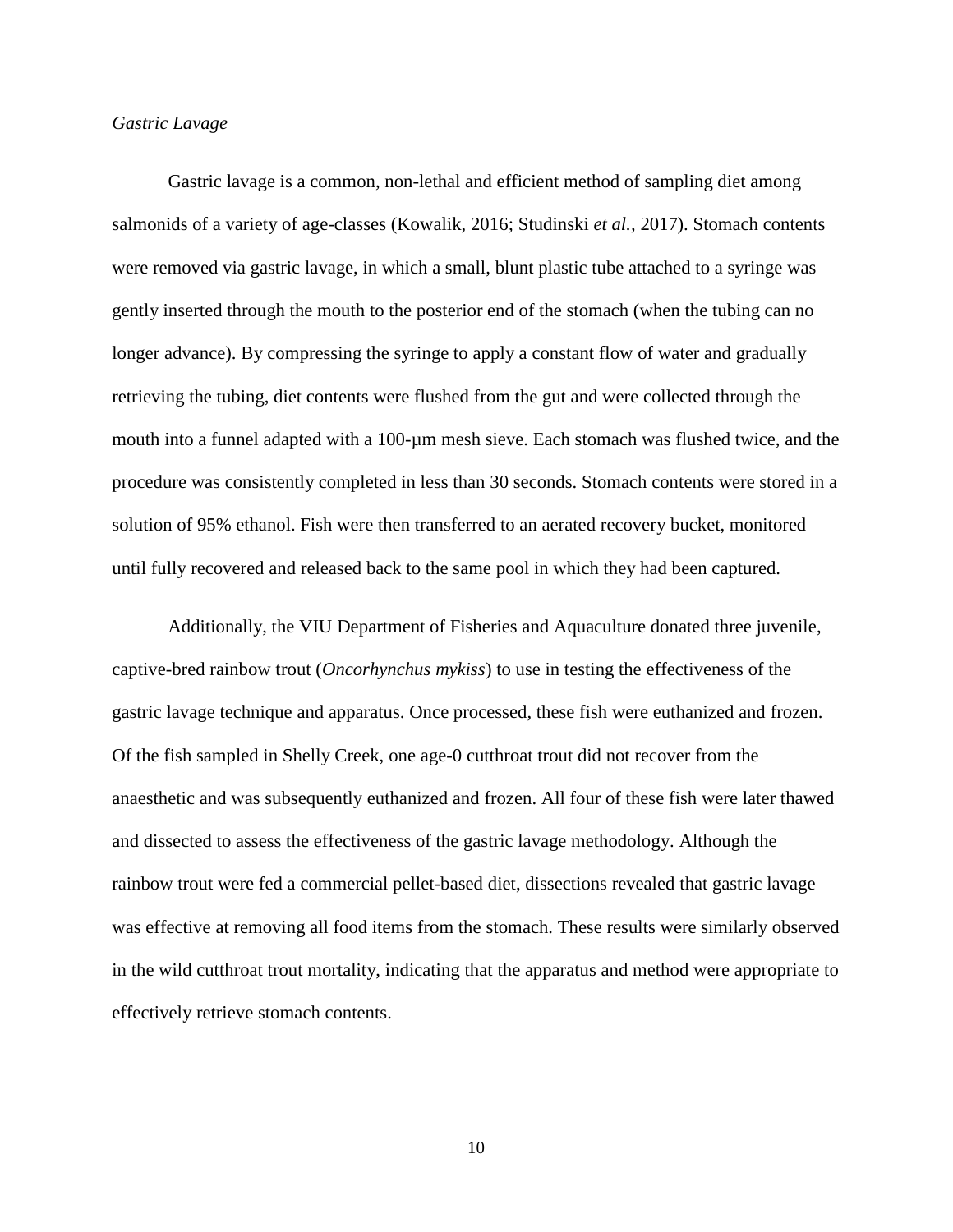## *Stomach Contents*

Due to the small sample size of age-2+ trout  $(n = 5)$ , diet content analysis only pertains to age-0 and age-1 trout. Diet contents were identified and counted in the laboratory under a dissecting microscope and prey items were identified to Order using a dichotomous key (Merritt and Cummins, 1995). Prey items were further categorized as terrestrial or aquatic origin (as outlined in Appendix A1). For example, larvae and nymphs of aquatic taxa were classified as aquatic, while winged adults were classified as terrestrial. Prey items of a strictly aquatic life history stage were classified as *aquatic* for the purposes of this study. In contrast, prey items from the air, soil or vegetation were categorized as being *terrestrial*. Furthermore, small (<2 mm) nematodes were found in 40.0% (30 out of 75 samples) of the trout diet samples in an aggregated distribution (low intensity infections were common, and high intensity infections were uncommon). As a result of their small size relative to other prey items and aggregated distribution these nematodes were assumed to be parasitic and not prey items; however, this assumption could not be fully validated without a higher resolution taxonomic identification.

#### *Data Analysis*

The proportion of recaptured fish to newly captured fish (as indicated by the presence or absence of an adipose fin) was used to estimate the population size within the study area. Population size was estimated using the Schnabel capture-mark-recapture methodology as depicted in Equation 1, with a 95% confidence interval calculated by Equation 2. As the summed count of recaptures was less than 50 individuals, Krebs (1999) suggests using values from a Poisson distribution as the denominator of Equation 2, with *x* being equal to the summed number of recaptures.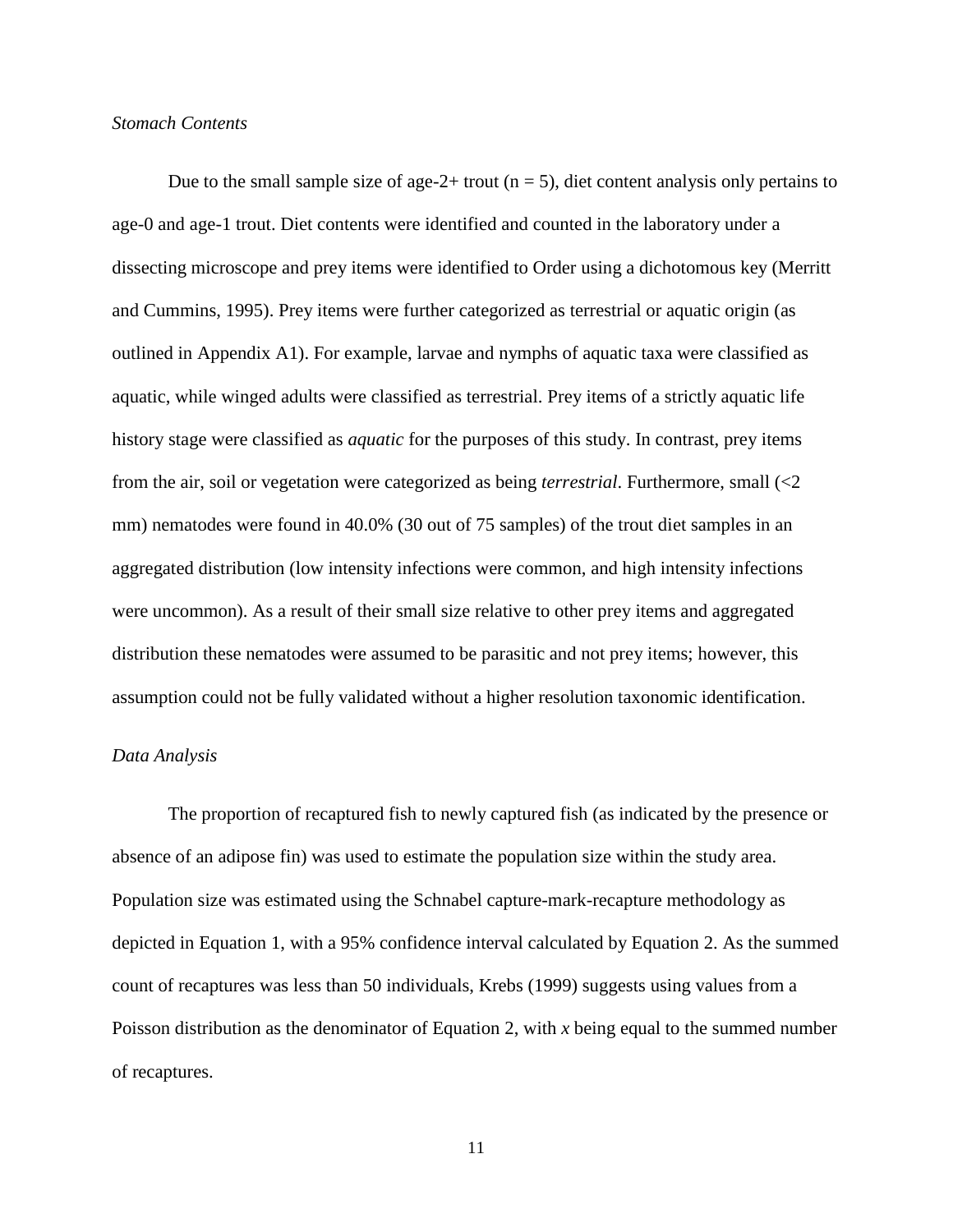**Equation 1.** Schnabel capture-mark-recapture method in which  $\hat{N}$  is the mean estimate of the population size,  $C_t$  is the number of captured animals,  $M_t$  is the total number of marked animals, and  $R_t$  is the number of recaptured animals at a specific sampling session in which  $t$  is the time of the final sampling effort.

$$
\widehat{N} = \left. \frac{\Sigma (C_t \cdot M_t)}{\Sigma R_t} \right/ (\Sigma R_t)
$$

**Equation 2.** Lower and upper limits of 95% confidence interval of population size estimated by the Schnabel capture-mark-recapture method. With 16 recaptured individuals, denominator values were obtained from Table 2.1 in Krebs (1999).

Confidence Limit (upper or lower) = 
$$
\frac{\Sigma(C \cdot M)}{x} = \text{\# of individuals}
$$

Prey item enumeration yielded count values for each taxon consumed by individual fish, and within the population at each sampling period. Diet diversity was quantified using the Simpson's (1 - D) Index of Diversity (Krebs, 1999). Diet diversity was calculated for individual trout and the average value of all fish sampled within a sampling date was compared between sampling periods using a Kruskal-Wallis one-way ANOVA. To investigate if trout differentially foraged on terrestrial or aquatic organisms, the counts of each prey source were compared between age classes and sampling dates. Terrestrial and aquatic prey counts were paired within stomach content samples and had non-normal distributions, the groups were compared using the Wilcoxon signed-rank test (Zar, 2010).

The fork length and body mass of each individual trout was recorded, and results are summarized in Table 2. These metrics were utilized to calculate Fulton's Condition Factor (Equation 1) in order to estimate the relative condition factor of the trout (Table 2) (Barnham and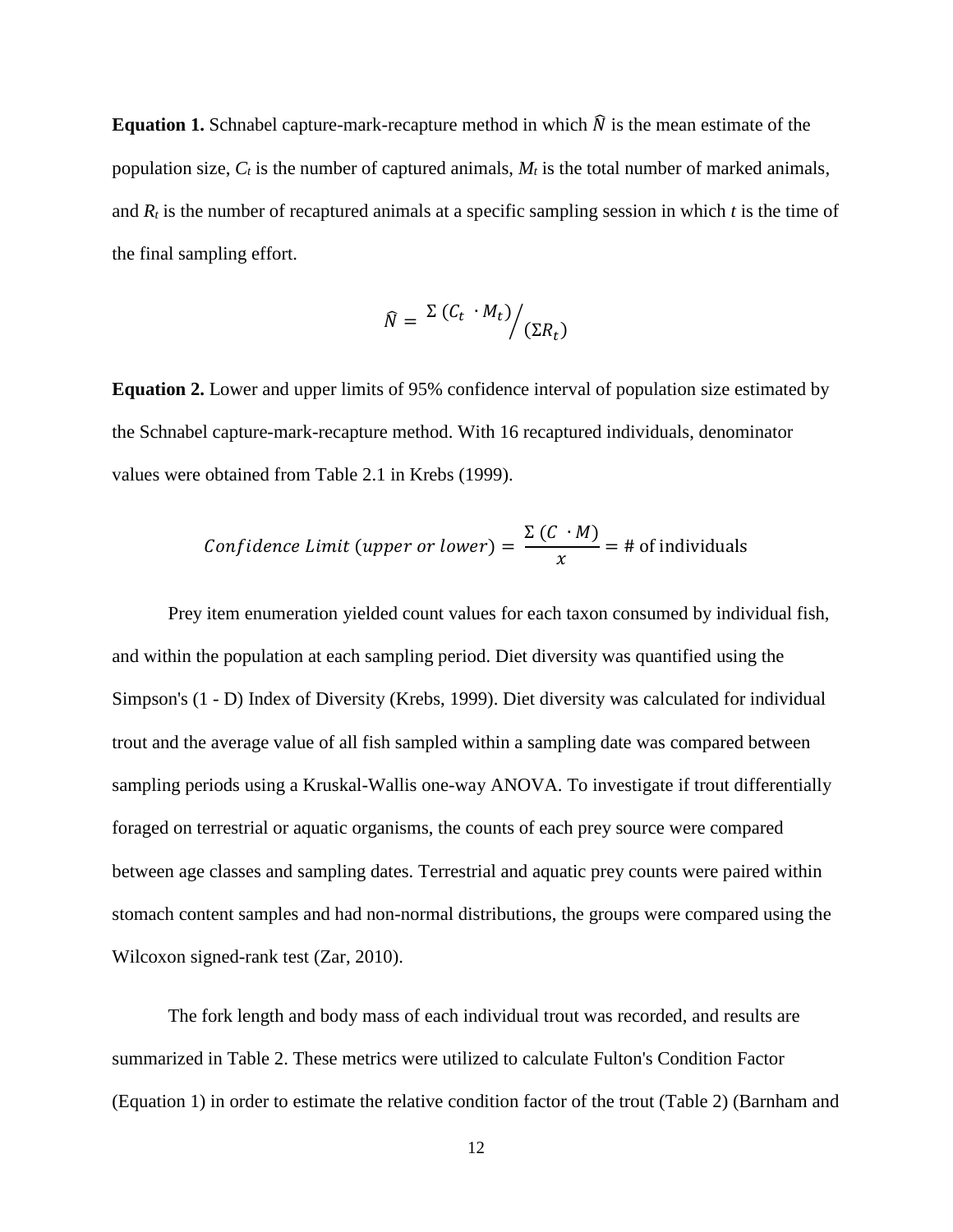Baxter, 1998; Froese, 2006). Condition factor was non-normally distributed among age classes and sampling dates as indicated by the Wilks-Shapiro test for normality. Condition factor was compared between the three sampling dates using a Kruskal-Wallis one-way ANOVA and grouped data from both age-0 and age-1 trout. Age-0 and age-1 trout data were grouped together as condition factor was similar between these groups across all sampling dates (tested with three Mann-Whitney *U*-tests). Fork length and body mass comparisons were conducted for age-0 and age-1 trout using a Kruskal-Wallis one-way ANOVA. Pair-wise comparisons were conducted with a Mann-Whitney *U*-test. Among salmonids, a condition factor significantly below 1.0 is indicative of poor overall condition and a disproportionately long body relative to their mass (Barnham and Baxter, 1998). Mean condition factor was compared to the value of 1.0 using a one-sample Mann-Whitney U-test. All statistical comparisons were conducted using the *Realstats* Microsoft Excel<sup>®</sup> add-in at a confidence level of 95% ( $\alpha$  = 0.05).

**Equation 3.** Fulton's Condition Factor in which  $N = 5$ ,  $W =$  fish wet weight in grams,  $L =$  fork length in mm.

Condition Factor 
$$
(K) = \frac{10^N W}{L^3}
$$

#### *Animal Care and Permitting*

All research procedures were approved by the Vancouver Island University Animal Care Committee (VIU ACC) under the Animal Use Protocol (AUP) # 2018-03-R-DEMERS. Additionally, fish capture and sampling were permitted by the British Columbia Ministry of Forests, Lands and Natural Resource Operations under permit NA18-358355.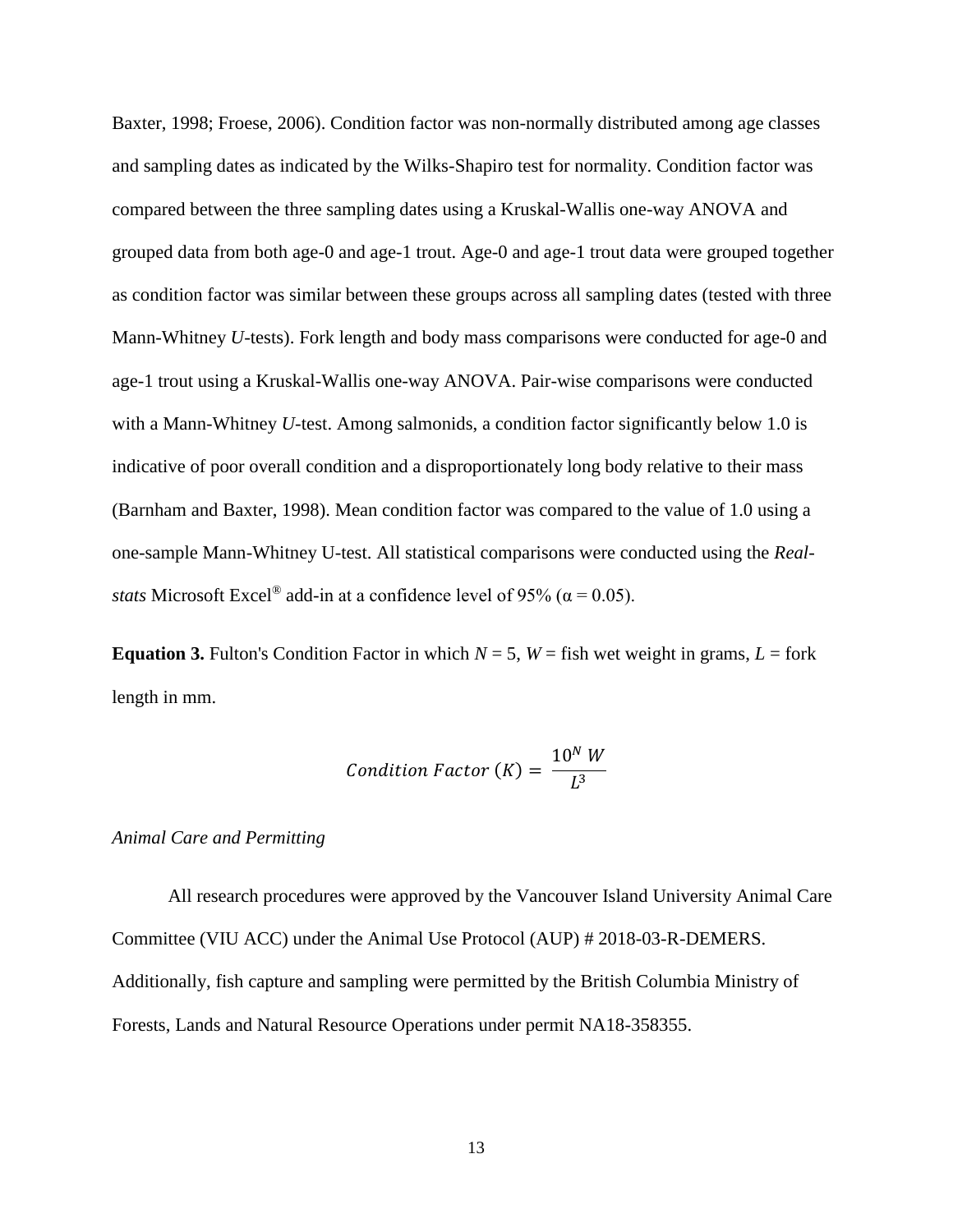#### **RESULTS**

#### *Population Size and Structure*

Among the three sampling periods, within the upper reach of Shelly Creek, a total of 83 fish were captured (68 individuals and 16 recaptures) (Table 1). Individuals were predominantly age-0 (n = 35 (52.9%)), age-1 and age-2+ (n = 27 (39.7%) and n = 5 (7.4%), respectively). The recapture rate among age-0 trout was the lowest, with only two fish recaptured out of the 36 individuals handled. In contrast, age-2+ trout were most frequently recaptured, as four out of five handled fish were recaptures (Table 1). The Schnabel Mark-recapture methodology suggests a population size (of all sizes) of 135 trout with a 95% confidence interval ranging from 85 to 225 individuals.

## *Trout Mass, Length and Condition Factor*

Wet weight, fork length and condition factor were compared within age classes and between sampling periods (Figure 2). The wet weight of age-0 and age-1 fish did not vary significantly between the three sampling dates ( $H = 7.8$ ;  $df = 2$ ;  $P = 0.194$  and  $H = 2.59$ ;  $df = 2$ ;  $P = 0.275$  respectively). However, the fork length of age-0 trout increased significantly between sampling periods ( $H = 18.1$ ;  $df = 2$ ;  $P < 0.001$ ) (Figure 2A), whereas the fork length of age-1 trout did not vary significantly between sampling periods  $(H = 1.9; df = 2; P = 0.370)$ . Within the upper reach of Shelly Creek, the condition factor of age-0 trout did not vary significantly between sampling dates ( $H = 4.1$ ;  $df = 2$ ;  $P = 0.126$ ) (Figure 2E). In contrast, the mean condition factor of age-1 trout differed significantly across all sampling dates ( $U = 22$ ;  $P = 0.007$ ). The condition factor of both age-0 and age-1 trout was significantly lower than 1.0 across all sampling dates, except for age-0 fish sampled on August  $16<sup>th</sup>$  (Table 2).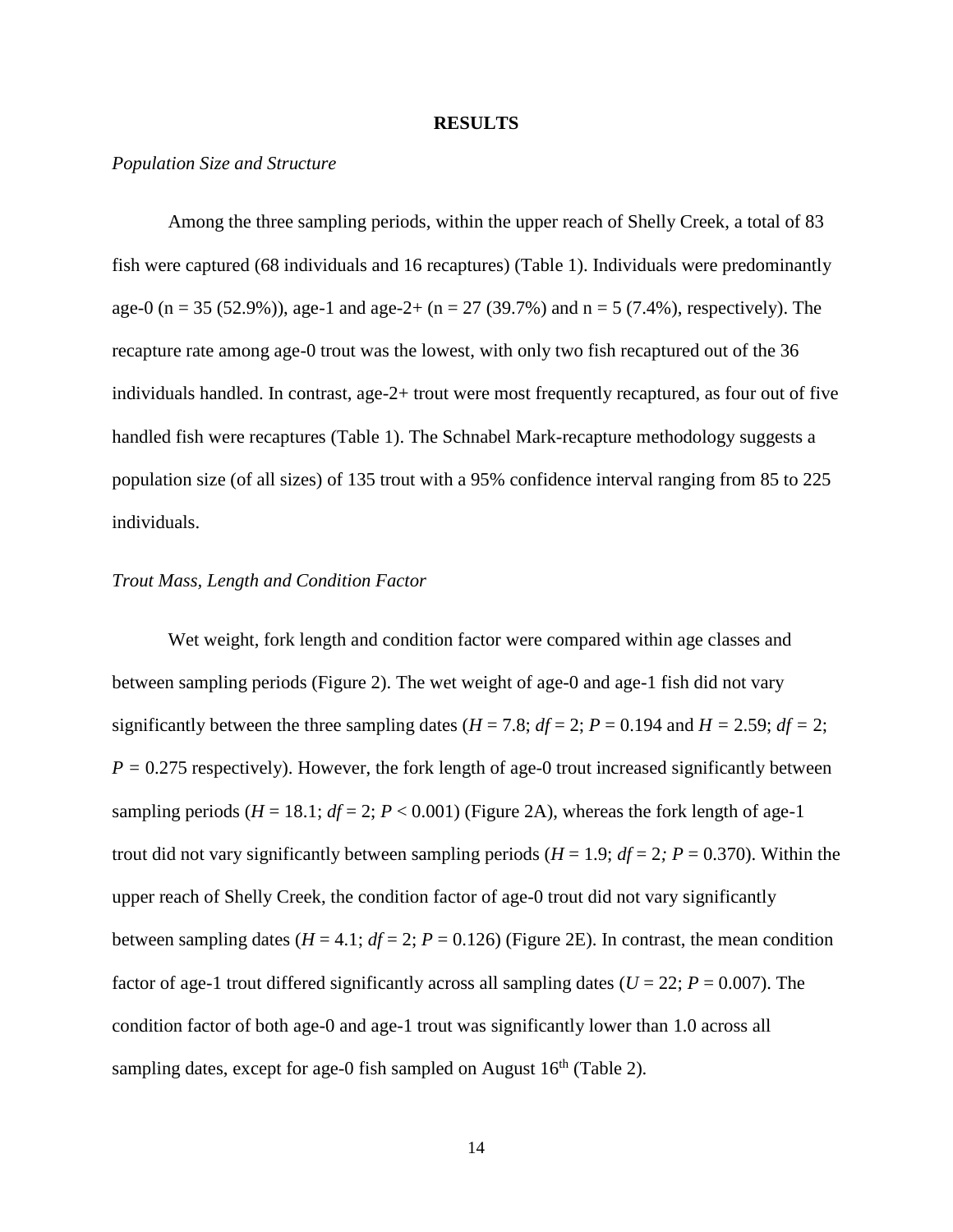#### *Diet Contents*

Among age-0 and age-1 trout, Dipterans were the most abundant prey taxa by count across all three sampling dates  $(37.7 \pm 0.7\% \text{ SE})$  (Figure 3). Dipterans were mostly aquatic, larval forms (59.5%), with larger terrestrial adults comprising 40.5% of the dipteran prey items. The next most abundant prey taxa across all sampling dates was Hymenoptera  $(9.4 \pm 1.0\% \text{ SE})$ , and by Collembola (9.3  $\pm$  2.6% SE) (Figure 3). Noteworthy terrestrial prey taxa included a large (~30 mm) terrestrial worms (Annelida), six intact spiders (<8 mm) (Araneae), 28 barklice (Psocoptera), and 49 ants (Hymenoptera). Aside from small larval dipterans, aquatic prey items were primarily the nymphs of stoneflies (22), caddisflies (29) and mayflies (20). Results from the Wilcoxon paired-rank test indicate that there was no significant difference between the number of terrestrial and aquatic prey items consumed among age-0 and age-1 trout across all three sampling dates (Table 3; Figure 4). Additionally, the mean diet diversity (Simpson's Index of age-0 and age-1 trout did not vary significantly between sampling dates ( $H = 0.036$ ,  $df = 2$ ,  $P =$ 0.982) (Table 3). Two age-2+ trout were sampled for diet contents on August  $16<sup>th</sup>$  and revealed partially digested fish tissues, thus suggesting that the larger age class of trout within Shelly Creek cannibalizes smaller fish.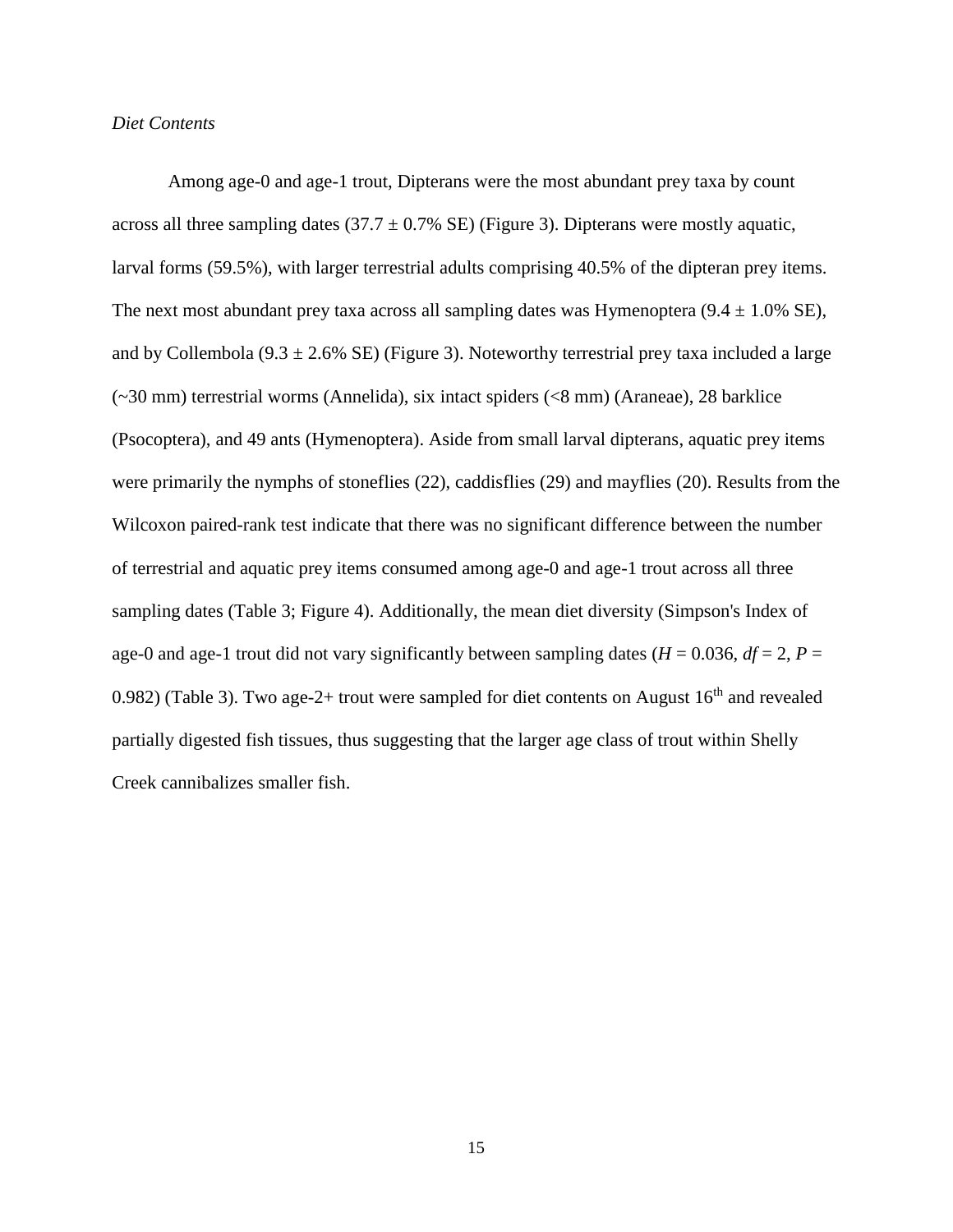#### **DISCUSSION**

Riparian habitats are associated with the regulation of stream hydrology and chemistry, while contributing indirectly to fish habitat and the trophic pathways predatory fish ultimately rely upon (González *et al.,* 2017). The results of this study further emphasize the importance of riparian habitats by demonstrating that, during low-flow conditions, the stomach contents of cutthroat trout contain a significant number of terrestrial prey items. This outcome may support that the proportion of terrestrial prey items is inversely associated with water flow among small streams.

#### *Population Size and Structure*

For this study, coastal cutthroat trout were captured during the late summer and early autumn during low-flow conditions in which fish were residing in small, perennial pools with virtually no connectivity between adjacent pools. These conditions restricted the movement of fish, and thus provided a closed population within the study area, allowing for a Schnabel markrecapture estimate of the population size. The Schnabel mark-recapture methodology yielded a mean estimate of 135 (95% CI: 85 to 225) individuals within the 100 m study area of Shelly Creek. Rosenfeld *et al.* (2002) studied numerous small (<2 m wetted width), coastal, oligotrophic streams during the late summer months and obtained a mean estimate of 0.8 cutthroat trout per metre. Rosenfeld's estimate of cutthroat trout density is lower than the estimate obtained from upper Shelly Creek (0.85 to 2.25 cutthroat per metre). However, it is noteworthy that during these low-flow conditions much of the upstream habitat was dry and inaccessible to fish (B. Judson, pers. obs.), thus the density of fish within the study area may be seasonally inflated and non-representative of year-round habitat occupation. Additionally, Rosenfeld's research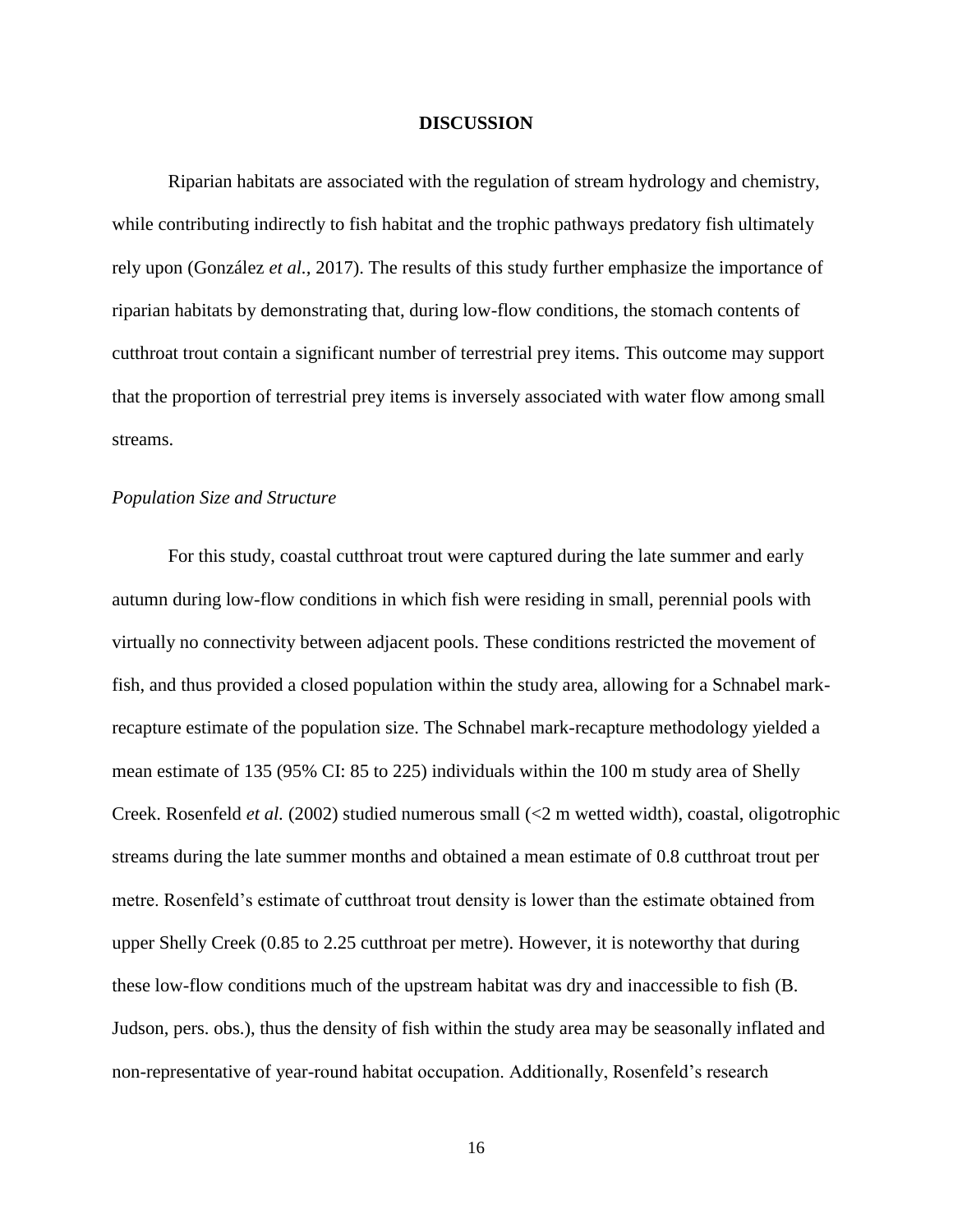primarily focussed on anadromous cutthroat trout populations, whereas the fish within upper Shelly Creek form a resident population. There is currently little information in the literature comparing population densities between anadromous and resident cutthroat trout populations. Furthermore, the mean Schnabel mark-recapture estimate assumes that all three age classes of trout (age-0, age-1 and age-2+) have equal probability of capture. However, when the population size is estimated for each age class the sum of these estimates is more than twice that of the original, grouped estimate. This inflated estimate is likely the result of the low number of age-0 recapture events. Also, post-sampling mortality, predation events or low fish capture efficiency may result in an inaccurately inflated population size estimate. For instance, the diet contents of two age-2+ trout (both from August  $16<sup>th</sup>$ ) contained partially digested fish tissues and thus suggest probable cannibalism as no other fish species were observed in Shelly Creek. Similarly, among brown trout (*Salmo trutta*), adult trout cannibalizing juveniles was noted to be a significant contributor to juvenile mortality in freshwater habitats (Vik *et al.,* 2001). The grouped and age-specific Schnabel mark-recapture methods vary, yet both agree that the population of cutthroat trout within upper Shelly Creek is a small population. MVIHES volunteers have observed this population for years and have estimated the population to contain no more than 200 individuals; an approximation that is generally supported by the results obtained in this study.

#### *Trout Length, Mass and Condition Factor*

The fork length (FL) of age-0 trout increased between all three sampling periods, yet their body mass increased at a slower, yet non-significant rate such that the condition factor of this age-class remained relatively constant (Figure 2a, c and e). This observation has significant implications for trout recruitment, as trout of a greater mass and FL typically demonstrate greater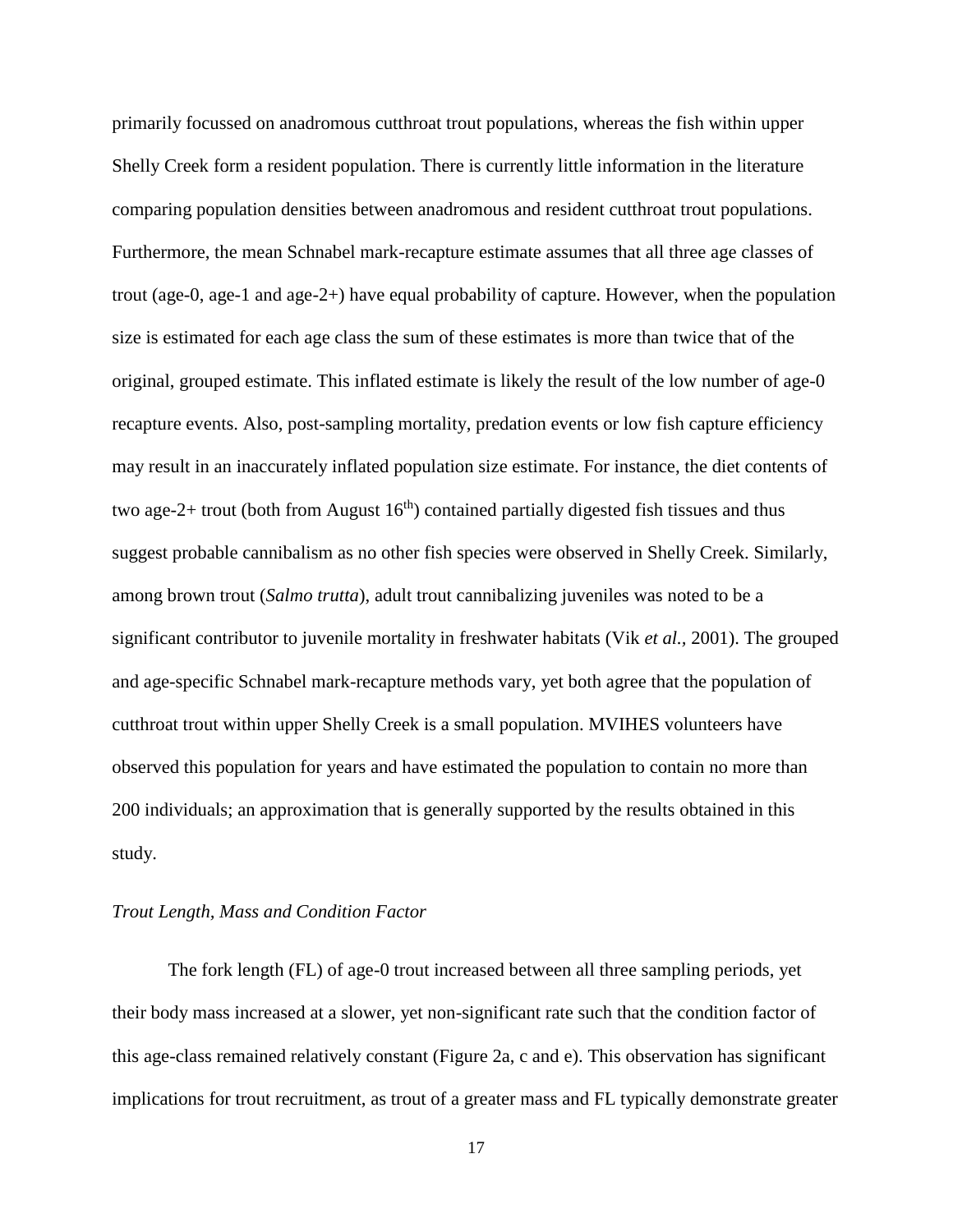overwinter survival and spring spawning success (Huusko *et al.,* 2007). It is also important to note that salmonid growth rates are primarily influenced by food consumption and less drastically influenced by abiotic factors such as temperature and water oxygenation (Petty *et al.,*  2014). Additionally, the mean water temperature within the study area fluctuated minimally across sampling events (due to the groundwater origin of this reach of Shelly Creek) and thus the lengthwise growth observed among age-0 trout in Shelly Creek is unlikely to be the result of thermal fluctuations. However, among salmonids, a CF of 1.0 is the reference value for a fish of a healthy mass relative to its FL (Barnham and Baxter, 1998). The trout within Shelly Creek exhibit a mean CF value significantly less than 1.0 across all age classes and sampling dates (apart from age-0 trout on August  $16<sup>th</sup>$ ) (Table 2). These results suggest that this trout population may be in sub-optimal physical health which may be the result of resource limitations.

#### *Diet Contents*

There are several studies that suggest the diet of stream-dwelling salmonids is dominated by terrestrial invertebrates that have fallen into the stream during low-flow conditions (Ryan and Kelly-Quinn, 2015; Li *et al.,* 2016; Sweka and Hartman, 2008). In contrast, I observed that trout consumed a similar proportion of prey from both terrestrial and aquatic origins (Figure 4). This observation may be the result of the groundwater contribution to Shelly Creek, which may allow the habitat to be occupied by aquatic organisms throughout the summer. However, many of the aquatic prey organisms in diet samples were small and abundant (e.g. dipteran larvae and copepods), whereas a large proportion of terrestrial prey items were infrequent but much larger (e.g. annelid worms and isopods). The disparity between prey sizes from aquatic and terrestrial habitats suggests that these habitats may differentially contribute energy to Shelly Creek. Also, the chitinous exoskeleton of many terrestrial invertebrates is durable and thus may last longer in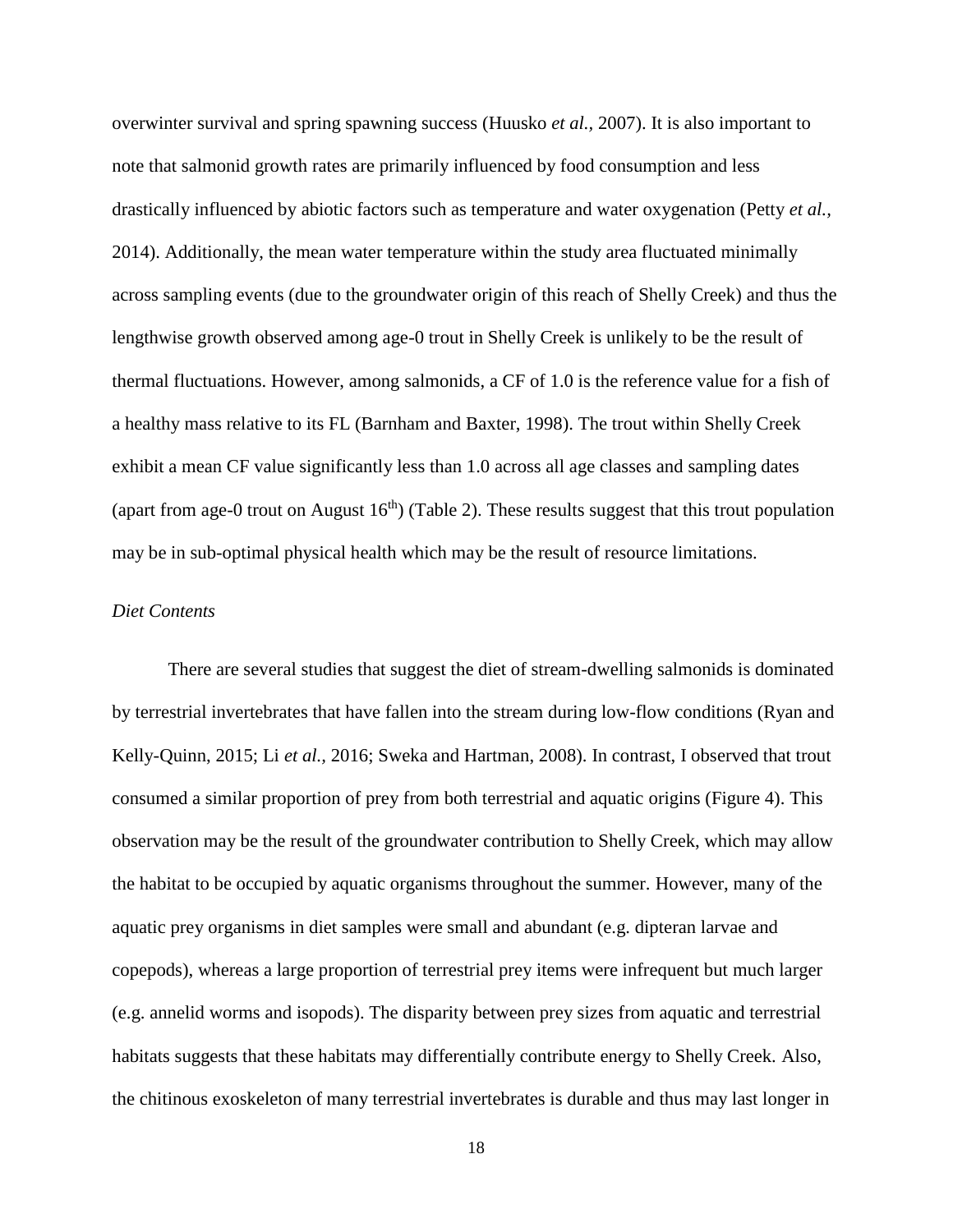the trout stomach, leading to an overrepresentation of terrestrial prey items (Courtwright and May, 2013). Diet content analysis revealed that the diversity and composition of prey items did not vary significantly between sampling events. This outcome is important as it suggests that the trout may not deplete the resources within their isolated habitat during low-flow conditions.

#### *Concluding Remarks*

The goal of this study was to determine the size of the coastal cutthroat trout population residing within upper Shelly Creek and to understand what this population consumes during the late summer and early autumn months. Specifically, prey items were identified with respect to their habitat of origin and the counted number of prey items from terrestrial and aquatic habitats were compared. The results of this study suggest that there is a mean number of 135 trout with a 95% confidence interval ranging from 85 to 225 individuals. Diet content analysis revealed that terrestrial and aquatic habitats contribute a similar number of prey items to the diet of cutthroat trout during low-flow conditions. Whereas riparian habitats are widely recognized as key components to maintaining ecosystem health, their intrinsic value may be further emphasized as climate changes progresses (Richardson *et al.,* 2010; Johnson and Almlöf, 2016). For instance, as freshwater systems warm, the metabolic demands of their inhabitants will increase and thus the demand for food and the resulting competition will increase (Hammock and Johnson, 2014). Additionally, under circumstances of aquatic pollution, aquatic invertebrates may be quickly extirpated, and thus the value of terrestrial food subsidies may increase dramatically (Kraus *et al.,* 2016). Thus, the conservation and restoration of riparian habitats will be vital to the integrity of freshwater ecosystems. The trout population in the uppermost reach of Shelly Creek will undoubtedly benefit from further riparian conservation as it contributes a significant proportion of dietary items to a small population with a low average condition factor. Future works may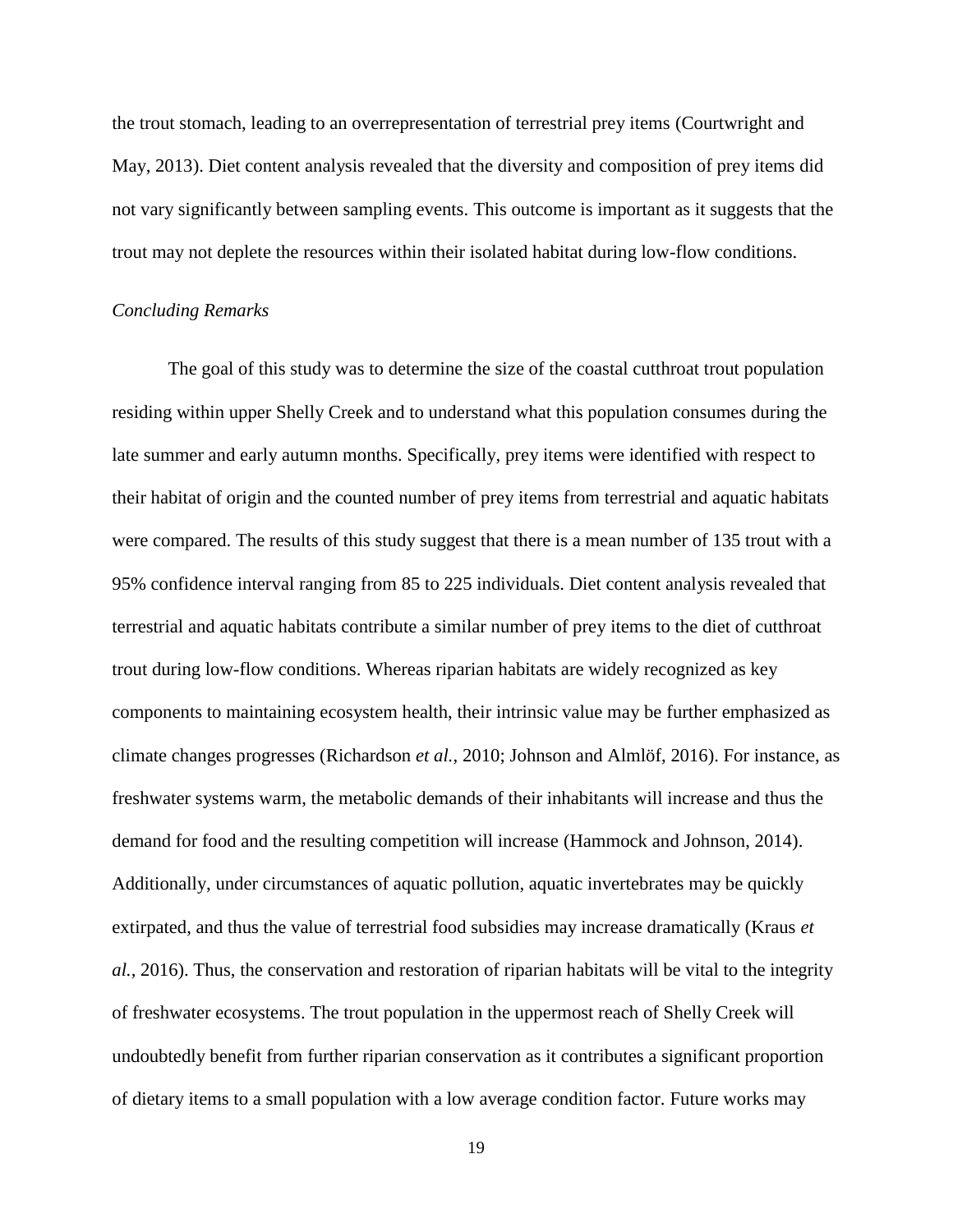consider studying this population's diet composition and condition factor trends throughout the year or comparing diet composition between populations of cutthroat trout.

## **ACKNOWLEDGEMENTS**

I would like to sincerely thank my adviser, Dr. Eric Demers for recognizing student interest and facilitating this project. I would also like to extend thanks to Ross Peterson, Pete Law and the other dedicated volunteers of the Mid-Vancouver Island Habitat Enhancement Society (MVIHES) for both assisting with field work and engaging Vancouver Island University (VIU) students in applied conservation research. Additional thanks are due to Dr. Erick Groot and Dr. John Morgan for sharing their expertise of salmonid biology. Finally, thank you to Sean Andrew, Evan Hessels and Megan Wilkins for assisting with capturing and processing trout. Finally, as always, thanks to my Mom, Sherri Mullin, for her photographic contributions and continued moral support.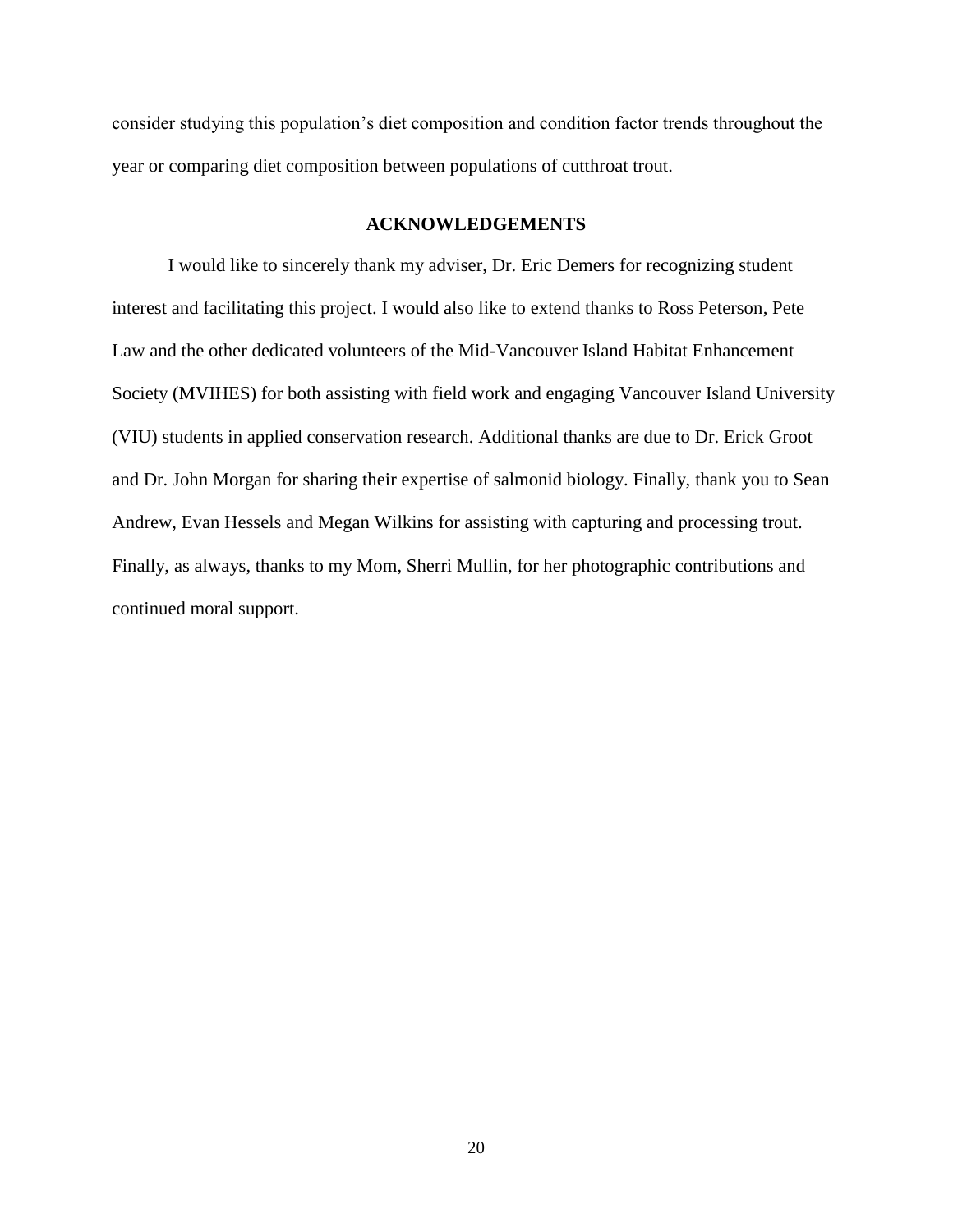#### **LITERATURE CITED**

- Barnham C., and A. Baxter. 1998. Condition Factor, K, for Salmonid Fish. State of Victoria, Department of Primary Industries. 1-3.
- Chan, E.K.W., Y. Zhang and D. Dudgeon. 2008. Arthropod "rain" into tropical streams: the importance of intact riparian forest and influences on fish diets. Marine and Freshwater Research 59: 653.
- Law, P., F. Smith and B. Riordan. 2016. Shelly Creek Stream Assessment and Fish Habitat Survey (2014 and 2015). Mid-Vancouver Island Habitat Enhancement Society. Parksville, British Columbia. 1-18 p.
- Courtwright, J. and C.L. May. 2013. Importance of terrestrial subsidies for native brook trout in Appalachian intermittent streams. Freshwater Biology 58: 2423–2438.
- Dumont, J. 2017. Shelly Creek Water Balance and Sediment Reduction Plan Phase 2 Computer Modelling and Assessment. 60 p.
- Egan, B. and S. Fergusson. 1999. The Ecology of the Coastal Douglas-fir Zone. British Columbia Ministry of Forests. 1-6.
- Froese, R. 2006. Cube law, condition factor and weight–length relationships: history, metaanalysis and recommendations. Journal of Applied Ichthyology 22: 241–253.
- González, E., M.R. Felipe-Lucia, B. Bourgeois, B. Boz, C. Nilsson, G. Palmer and A.A. Sher. 2017. Integrative conservation of riparian zones. Biological Conservation 211: 20–29.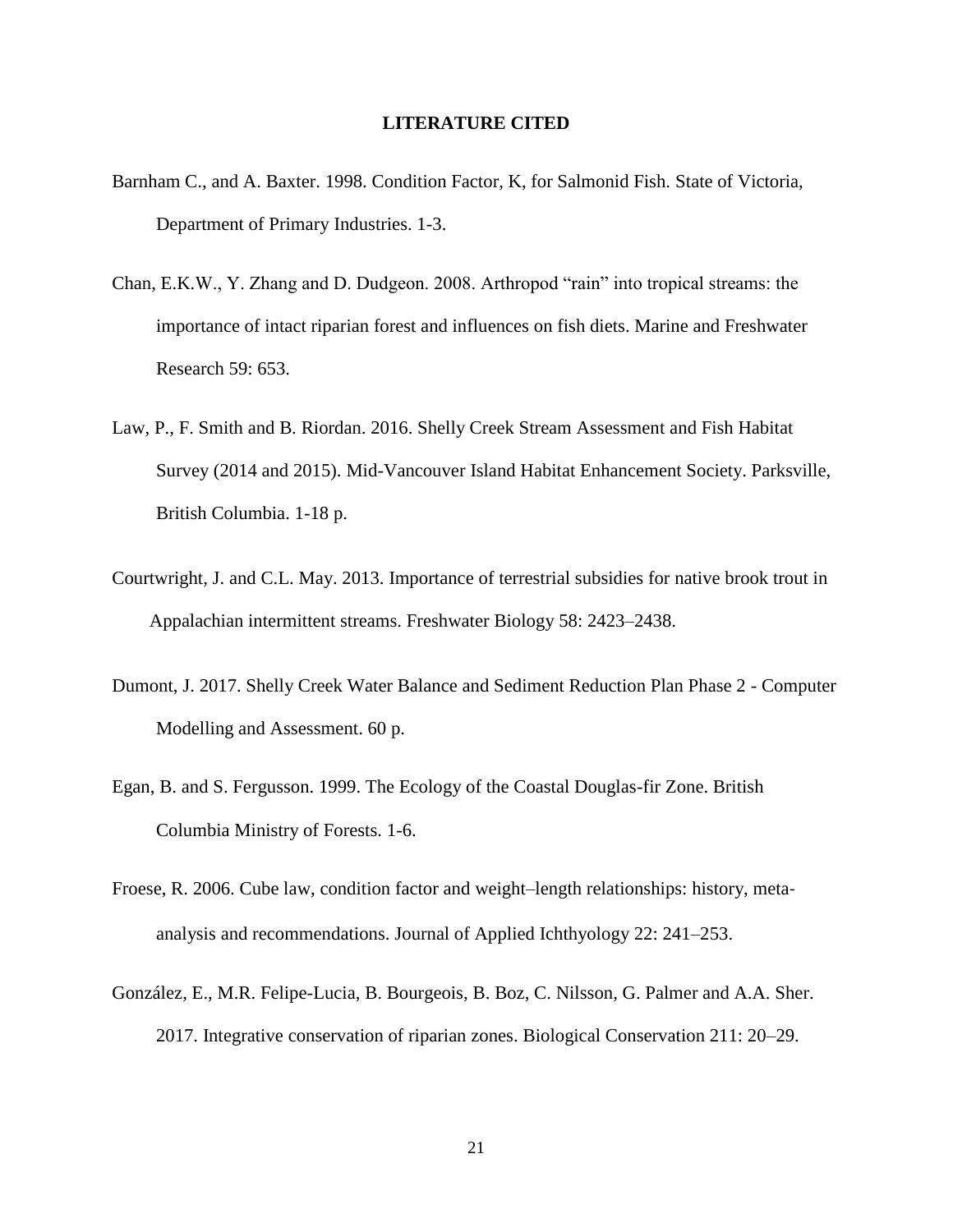- Hammock, B. and M. Johnson. 2014. Trout reverse the effect of water temperature on the foraging of a mayfly. Oecologia 175: 997–1003.
- Hilderbrand, R.H. 2003. The roles of carrying capacity, immigration, and population synchrony on persistence of stream-resident cutthroat trout. Biological Conservation 110: 257–266.
- Hilsen, W. and G. Hill. 2014. Shelly Creek Habitat Enhancement Program Development Letter Report.
- Huusko, A., L. Greenberg, M. Stickler., T. Linnansaari, M. Nykänen, T. Vehanen, S. Koljonen, P. Louhi and K. Alfredsen. 2007. Life in the ice lane: the winter ecology of stream salmonids. River Research and Applications 23: 469–491.
- Johnson, R.K. and K. Almlöf. 2016. Adapting boreal streams to climate change: effects of riparian vegetation on water temperature and biological assemblages. Freshwater Science 35: 984–997.
- Kentucky Division of Water (KDOW). 2010. Collection Methods for fish in wadeable streams, Version 2.1. Kentucky Department for Environmental Protection, Division of Water, Frankfort, Kentucky. 1-13 p.
- Kowalik, D. 2016. Assessment of Field Gastric Lavage Efficacy: *Salmo salar*. Honor. Theses. State University of New York, College of Environmental Science and Forestry.
- Kraus, J.M, J.F. Pomeranz, A.S. Todd, D.M. Walters, T.S. Schmidt and R.B. Wanty. 2016. Aquatic pollution increases use of terrestrial prey subsidies by stream fish. Journal of Applied Ecology 53:44–53.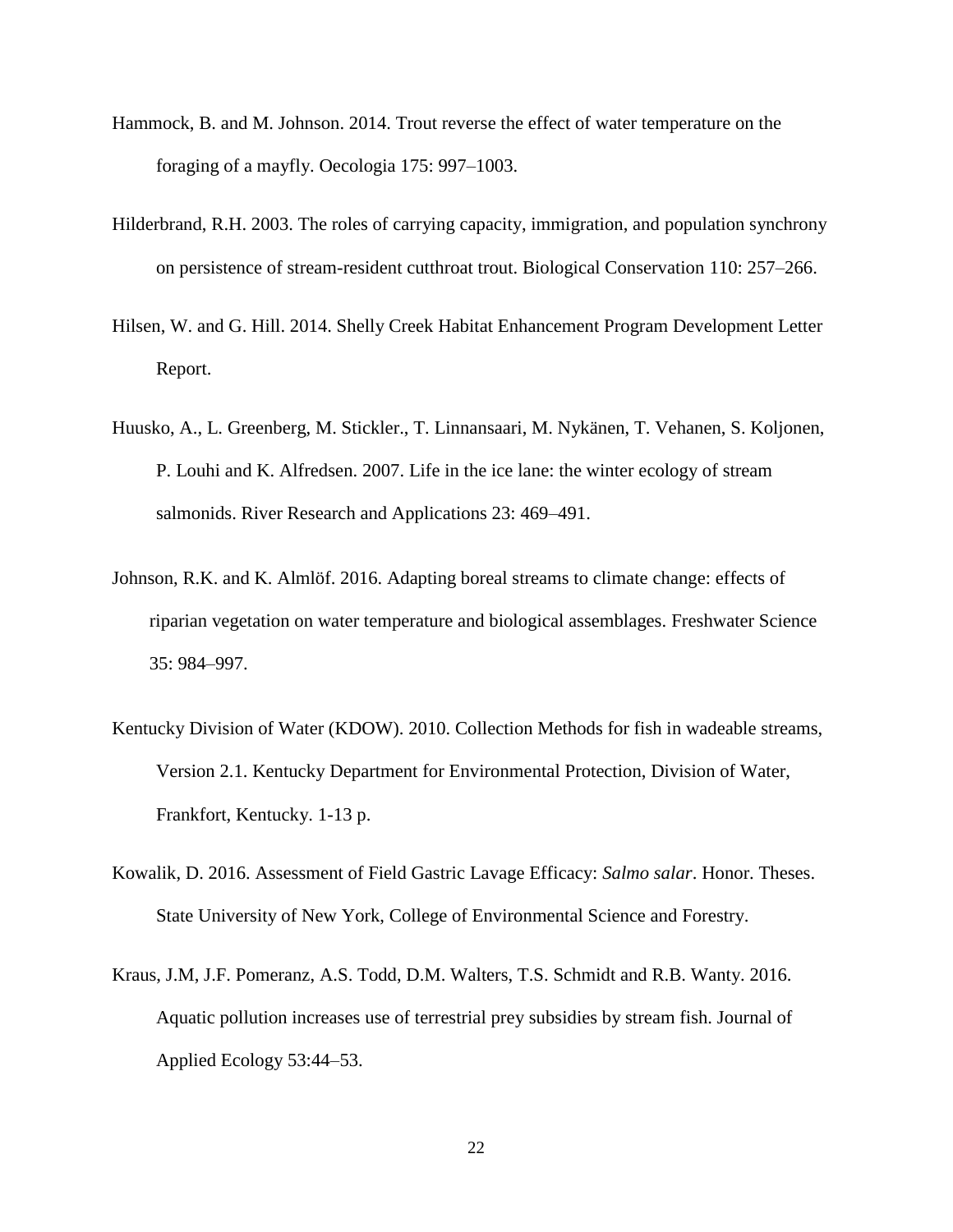Krebs, C.J. 1999. Ecological Methodology. Benjamin Cummings, Menlo Park, California. 624 p.

- Li, J.L, W.J. Gerth, R.P. Van Driesche, D.S. Bateman and A.T. Herlihy. 2016. Seasonal and spatial fluctuations in *Oncorhynchus* trout diet in a temperate mixed-forest watershed. Canadian Journal of Fisheries and Aquatic Sciences 73: 1642–1648.
- Livingston, M. and M. Pinkerton. 2004. A sampling programme to construct and quantify fish food-webs on the Chatham Rise. National Institute of Water and Atmospheric Research. 1-45 p.
- Manci, K.M. 1989. Riparian ecosystem creation and restoration: a literature summary. Washington, DC. Retrieved from http://hdl.handle.net/2027/umn.31951d012281651 (accessed February 26th, 2019).
- Merrit, W.M. and K.W. Cummins. 1995. An Introduction to the Aquatic Insects of North America. Kendall Hunt Publishing Company, Dubuque, Iowa. 862 p.
- Metcalfe, N.B., N.H.C. Fraser and M.D. Burns. 1999. Food Availability and the Nocturnal vs. Diurnal Foraging Trade-off in Juvenile Salmon. Journal of Animal Ecology 68: 371–381.
- Nicolas, R., G. Robert and L. Judith. 2005. Changing patterns in coastal cutthroat trout (*Oncorhynchus clarki clarki*) diet and prey in a gradient of deciduous canopies. Canadian Journal of Fisheries and Aquatic Sciences 62: 1797–1807.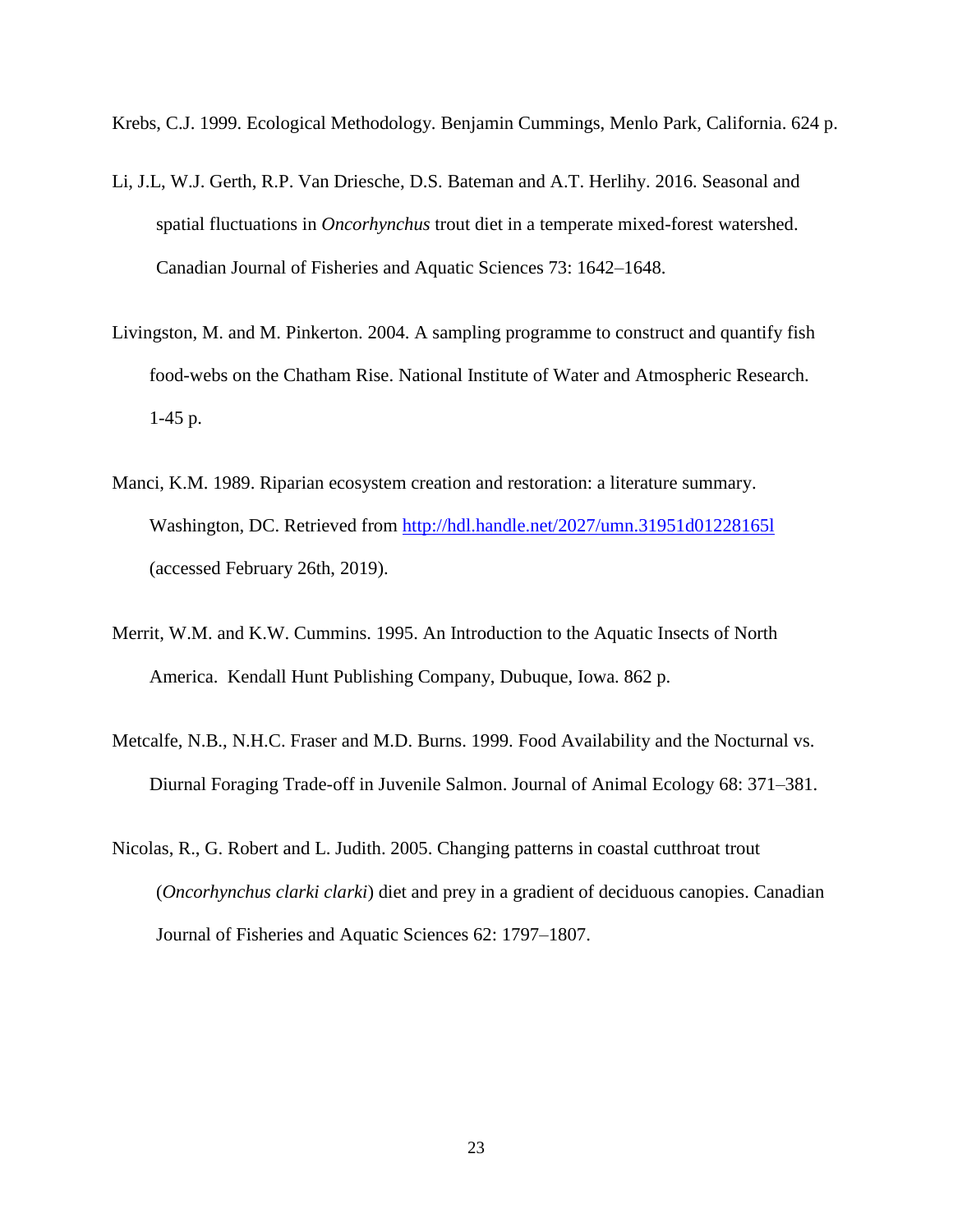- Osterback, A-M.K., D.M. Frechette, S.A. Hayes, M.H. Bond, S.A. Shaffer and J.W. Moore. 2014. Linking individual size and wild and hatchery ancestry to survival and predation risk of threatened steelhead (*Oncorhynchus mykiss*). Canadian Journal of Fisheries and Aquatic Sciences 71: 1877–1887.
- Paul, M.J. and J.L. Meyer. 2008. Streams in the Urban Landscape. *In* Urban Ecology. Boston, MA: Springer US. p. 207–231.
- Petty, J.T., D. Thorne, B.M. Huntsman and P.M. Mazik. 2014. The temperature–productivity squeeze: constraints on brook trout growth along an Appalachian river continuum. Hydrobiologia 727: 151–166.
- Richardson, J.S., E. Taylor, D. Schluter, M. Pearson and T. Hatfield. 2010. Do riparian zones qualify as critical habitat for endangered freshwater fishes? Canadian Journal of Fisheries and Aquatic Sciences 67: 1197–1204.
- Rosenfeld, J.S., S. Macdonald, D. Foster, S. Amrhein, B. Bales, T. Williams, F. Race and T. Livingstone. 2002. Importance of small streams as rearing habitat for coastal cutthroat trout. North American Journal of Fisheries Management 22: 177–187.
- Ryan, D.K. and M. Kelly-Quinn. 2015. Effects of riparian canopy cover on salmonid diet and prey selectivity in low nutrient streams. Journal of Fish Biology 86: 16–31.
- Species at Risk BC. 2009. Coastal Cutthroat Trout, Species at Risk BC. [accessed 2018 Sep 14]. http://www.speciesatriskbc.ca/node/8201.
- Studinski, J.M., A.W. Hafs, J.M. Niles and K.J. Hartman. 2017. The effects of riparian disturbance on the condition and summer diets of age-0 brook trout (*Salvelinus fontinalis*)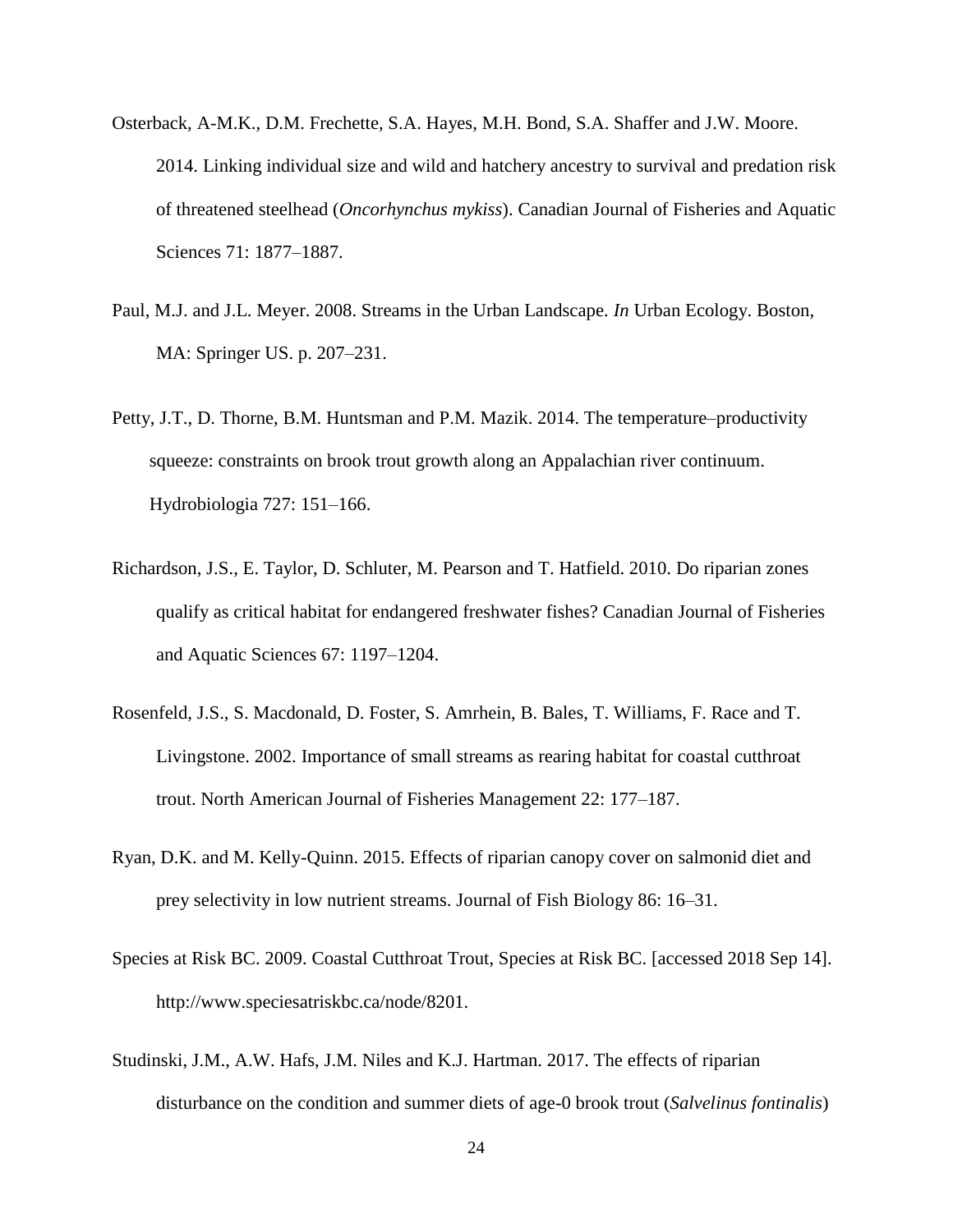in three central Appalachian streams. Canadian Journal of Fisheries and Aquatic Sciences 74: 980–986.

- Sweka, J.A. and K.J. Hartman. 2008. Contribution of terrestrial invertebrates to yearly brook trout prey consumption and growth. Transactions of the American Fisheries Society 137: 224–235.
- Vik J.O., R. Borgstrøm., and O. Skaala. 2001. Cannibalism governing mortality of juvenile brown trout, *Salmo trutta*, in a regulated stream. Regulated Rivers: Research & Management 17: 583–594.
- Whiteley, A.R., K. Hastings, J.K. Wenburg, C.A. Frissell, J.C. Martin and F.W. Allendorf. 2010. Genetic variation and effective population size in isolated populations of coastal cutthroat trout. Conservation Genetics 11: 1929–1943.
- Williams, J.E., A.L. Haak, H.M. Neville and W.T. Colyer. 2009. Potential consequences of climate change to persistence of cutthroat trout populations. North American Journal of Fisheries Management 29: 533–548.
- Zar, J.H. 2010. Biostatistical Analysis. Pearson Prentice Hall, Upper Saddle River, New Jersey. 944 p.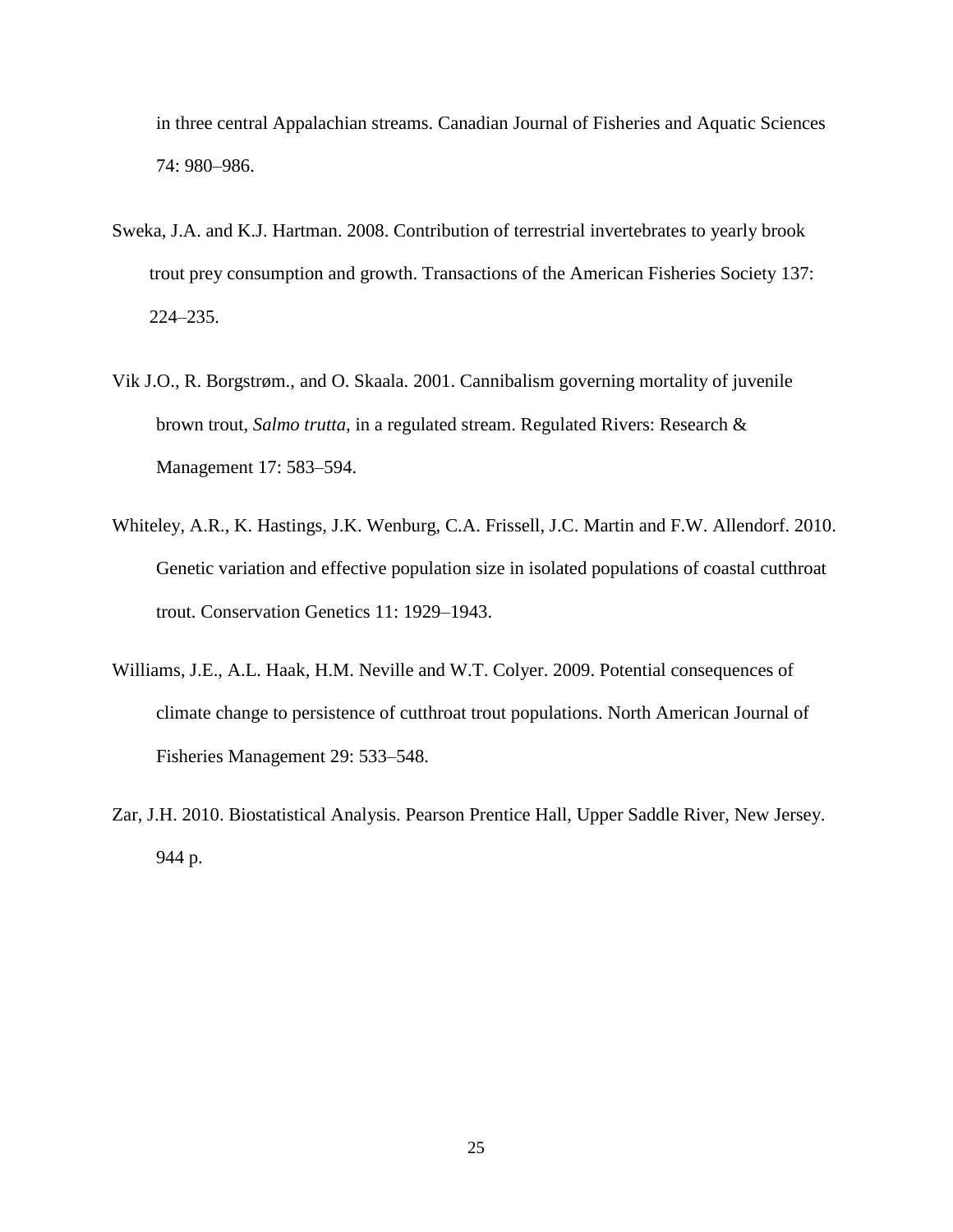#### **TABLES**

Table 1. Number of cutthroat trout captured and recaptured of different age classes among three sampling dates in Shelly Creek. On September 13<sup>th</sup> a single, newly captured age-0 trout died during handling. Also, it is possible that on September  $13<sup>th</sup>$  and October  $21<sup>st</sup>$  some recaptured fish may have been the same individual.

|                      | Newly Captured |         |              | Recaptured |          |          |       |
|----------------------|----------------|---------|--------------|------------|----------|----------|-------|
| <b>Sampling Date</b> | Age- $0$       | $Age-1$ | Age-<br>$2+$ | Age- $0$   | Age- $1$ | $Age-2+$ | Total |
| August $16th$        | 16             |         |              | N/A        | N/A      | N/A      | 30    |
| September $13th$     | 13             |         |              |            |          |          | 27    |
| October $21st$       |                |         |              |            |          |          | 26    |

**Table 2.** Fork length, wet weight and condition factor (mean  $\pm$  standard error) of cutthroat trout among three sampling dates within Shelly Creek. Mean condition factor was compared to the expected value of 1.0 using a one-way Student's t-test (Barnham and Baxter, 1998). Sample sizes provided in Table 1.

|              | Age      | Body Mass (g)   | Fork Length (mm) | <b>Condition Factor</b> | $P$ -value |
|--------------|----------|-----------------|------------------|-------------------------|------------|
| August 16    | $Age-0$  | $1.0 \pm 0.064$ | $47 \pm 1.0$     | $0.886 \pm 0.235$       | 0.063      |
|              | $Age-1$  | $14.1 + 2.4$    | $116 \pm 5.6$    | $0.926 \pm 0.089$       | 0.020      |
| September 13 | Age- $0$ | $1.3 \pm 0.10$  | $52 \pm 1.1$     | $0.887 \pm 0.117$       | 0.005      |
|              | Age- $1$ | $13.7 \pm 1.5$  | $120 \pm 4.7$    | $0.785 \pm 0.029$       | < 0.001    |
| October 21   | $Age-0$  | $1.4 \pm 0.13$  | $56 \pm 1.4$     | $0.785 \pm 0.095$       | < 0.001    |
|              | Age- $1$ | $10.4 \pm 1.1$  | $108 \pm 5.6$    | $0.887 \pm 0.058$       | < 0.001    |

**Table 3.** Trout diet content diversity (mean  $\pm$  standard error) and the counted number of aquatic and terrestrial prey items among three sampling dates in Shelly Creek. Data were pooled from both age-0 and age-1 trout (sample sizes available in Table 1). Differences in the number of aquatic and terrestrial prey items were compared using a Wilcoxon signed-rank test.

| Sampling<br>Date (2018) | Simpson's<br>Index $(1 - D)$ | Number of<br>Terrestrial<br>Prey Items | Number of<br><b>Aquatic Prey</b><br>Items | Wilcoxon Signed-<br>rank Z-score | $P$ -value |
|-------------------------|------------------------------|----------------------------------------|-------------------------------------------|----------------------------------|------------|
| August 16               | $0.537 \pm 0.059$            | 98                                     | 109                                       | 0.309                            | 0.363      |
| September 13            | $0.518 \pm 0.053$            | 44                                     |                                           | 1.571                            | 0.061      |
| October 21              | $0.472 \pm 0.087$            |                                        |                                           | 0.260                            | 0.401      |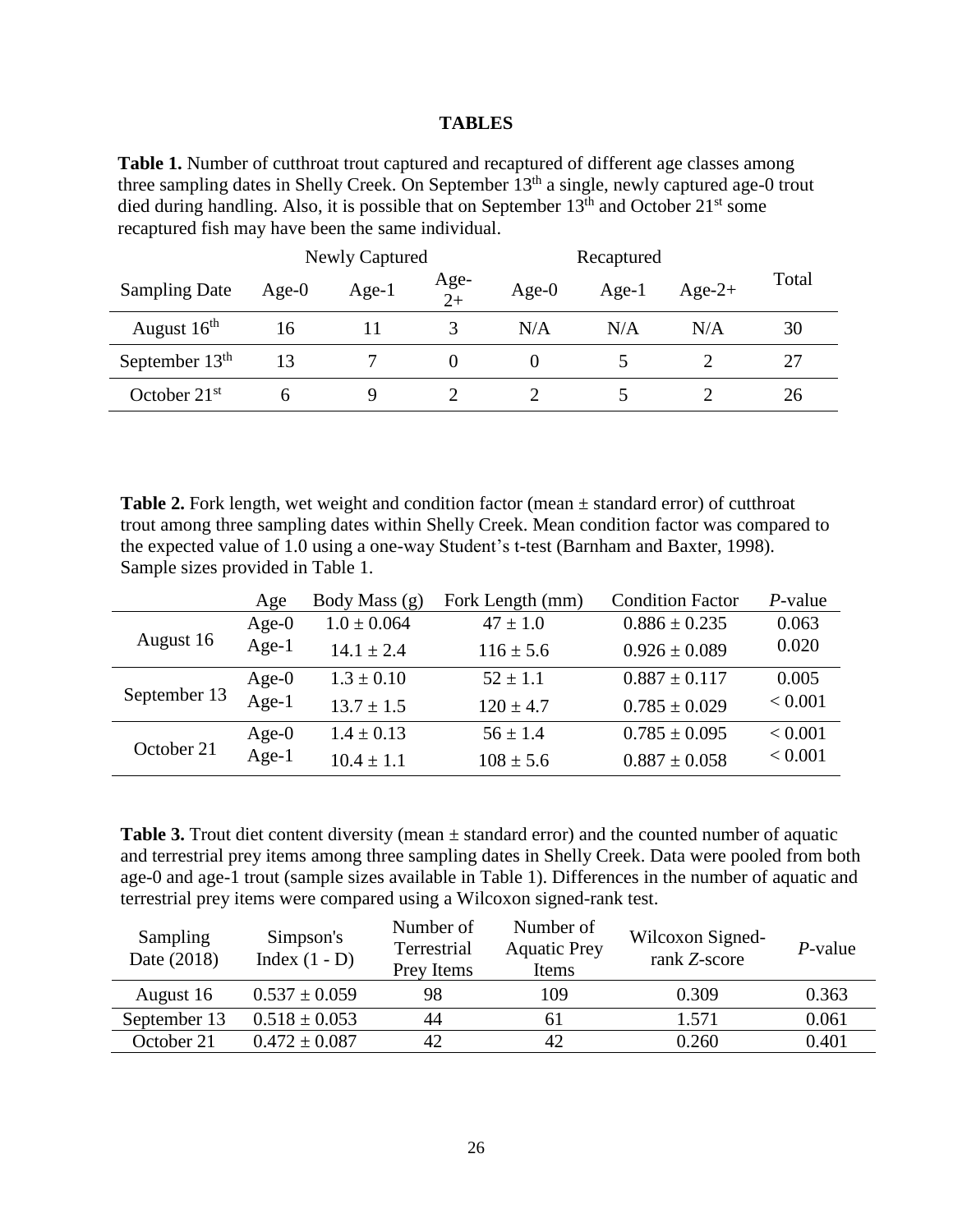## **Figures**



**Figure 1.** Location of Shelly Creek and the 2018 study location (adapted from Dumont, 2017).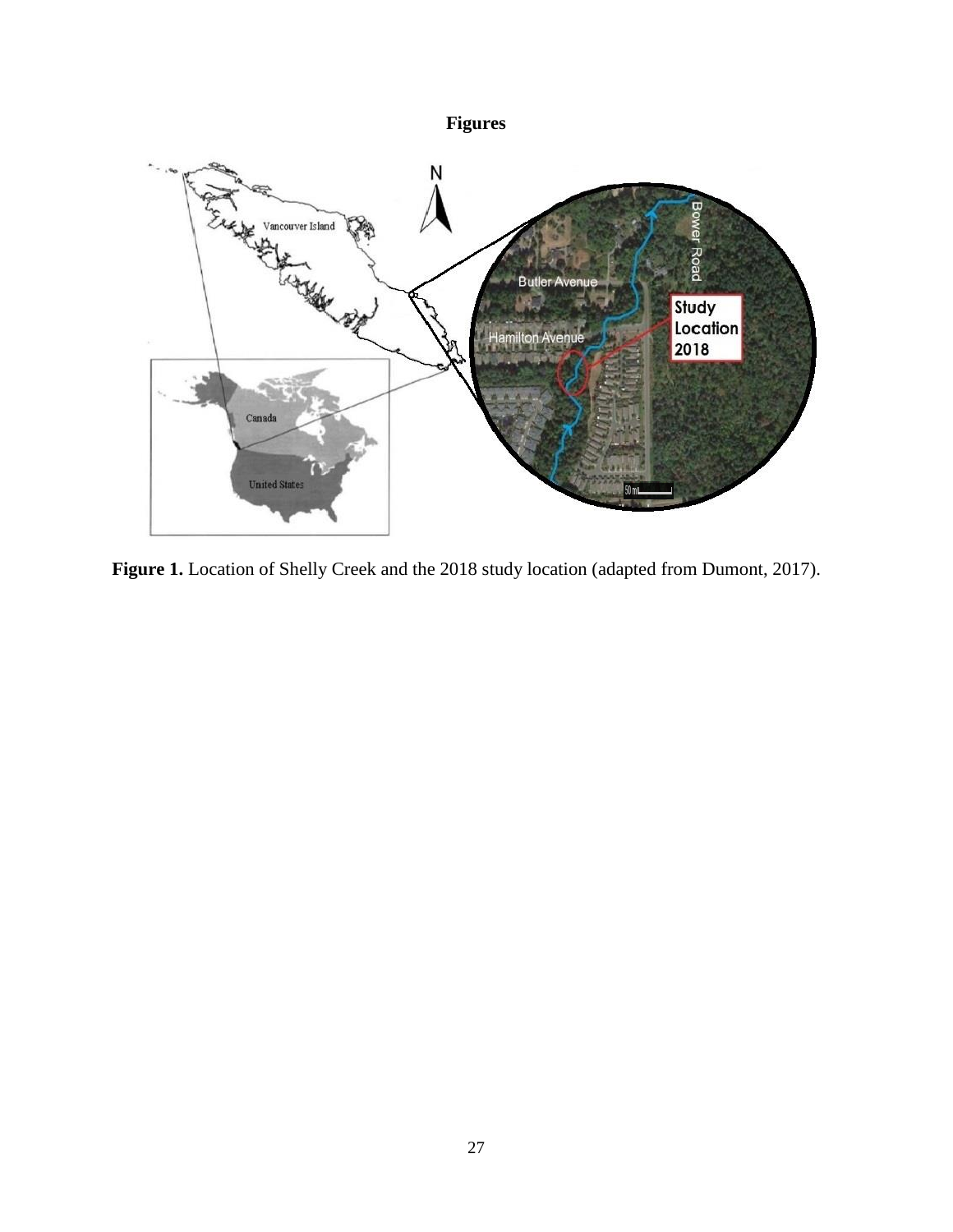

**Figure 2.** Mean ( $\pm$  standard error) fork length (A and B), wet weight (C and D) and condition factor (E and F) for age-0 ( $\Diamond$ ) and age-1 ( $\circ$ ) cutthroat trout. Trout were sampled from upper Shelly Creek, Parksville, British Columbia across three sampling dates. Significant differences  $(P < 0.05)$  between values are indicated with different numbers of asterisks  $(*)$ , whereas values with the same number of asterisks are non-significantly different from each other.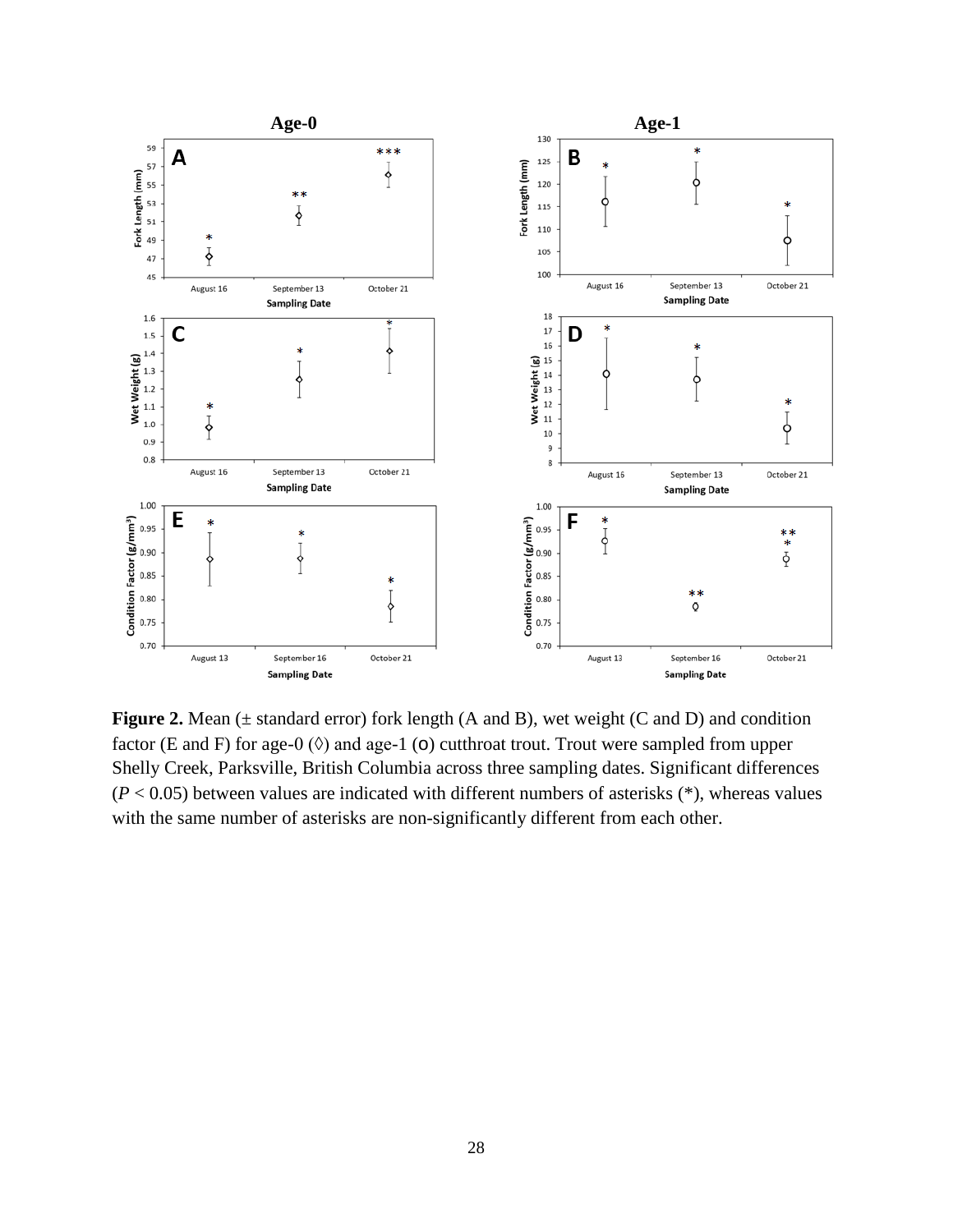

Figure 3. Mean composition of diet contents (by count) among age-0 and age-1 cutthroat trout diet samples across three sampling dates from upper Shelly Creek, Parksville, British Columbia.



**Figure 4.** Proportion of prey items (by count) (mean  $\pm$  SE) from both terrestrial and aquatic habitats among age-0 and age-1 cutthroat trout diet samples across three sampling dates from upper Shelly Creek, Parksville, British Columbia.